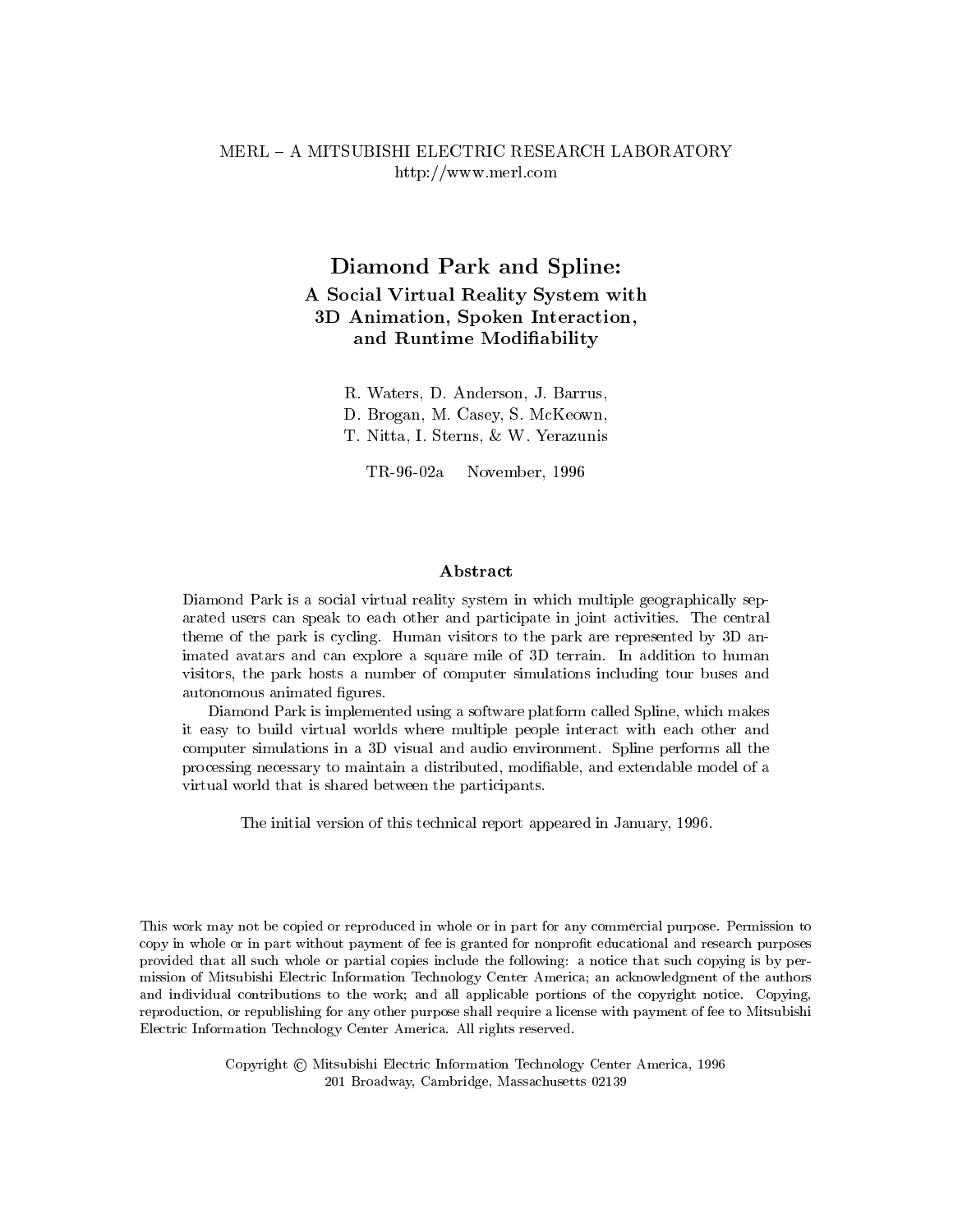# Contents

| 1. | 1                                                                                                                                                                                                                                                           |  |
|----|-------------------------------------------------------------------------------------------------------------------------------------------------------------------------------------------------------------------------------------------------------------|--|
| 2. | 3                                                                                                                                                                                                                                                           |  |
|    | 4                                                                                                                                                                                                                                                           |  |
|    | 2.1.1<br>4                                                                                                                                                                                                                                                  |  |
|    | 2.1.2<br>4                                                                                                                                                                                                                                                  |  |
|    | 2.1.3<br>5                                                                                                                                                                                                                                                  |  |
|    | 2.1.4<br><b>Tools</b><br>and a construction of the construction of the construction of the construction of the construction of the construction of the construction of the construction of the construction of the construction of the construction of<br>5 |  |
|    | 2.2<br>6                                                                                                                                                                                                                                                    |  |
| 3. | 7<br>Spline<br>المتعاونة والمتعاونة والمتعاونة والمتعاونة والمتعاونة والمتعاونة والمتعاونة والمتعاونة والمتعاونة والمتعاونة                                                                                                                                 |  |
|    | 3.1<br>7                                                                                                                                                                                                                                                    |  |
|    | 3.2<br>8                                                                                                                                                                                                                                                    |  |
|    | 3.3<br>9                                                                                                                                                                                                                                                    |  |
|    | 3.4<br>11                                                                                                                                                                                                                                                   |  |
|    | The Spline API<br>3.5<br>12                                                                                                                                                                                                                                 |  |
|    | 3.6<br>12                                                                                                                                                                                                                                                   |  |
|    | 3.7<br>14                                                                                                                                                                                                                                                   |  |
|    | Hardware/Software Requirements<br>3.8<br>15                                                                                                                                                                                                                 |  |
|    | 3.9<br>15                                                                                                                                                                                                                                                   |  |
| 4. | 17                                                                                                                                                                                                                                                          |  |
|    | 17                                                                                                                                                                                                                                                          |  |
|    | 18                                                                                                                                                                                                                                                          |  |
| 5. | 19                                                                                                                                                                                                                                                          |  |
|    | 20                                                                                                                                                                                                                                                          |  |
| 21 |                                                                                                                                                                                                                                                             |  |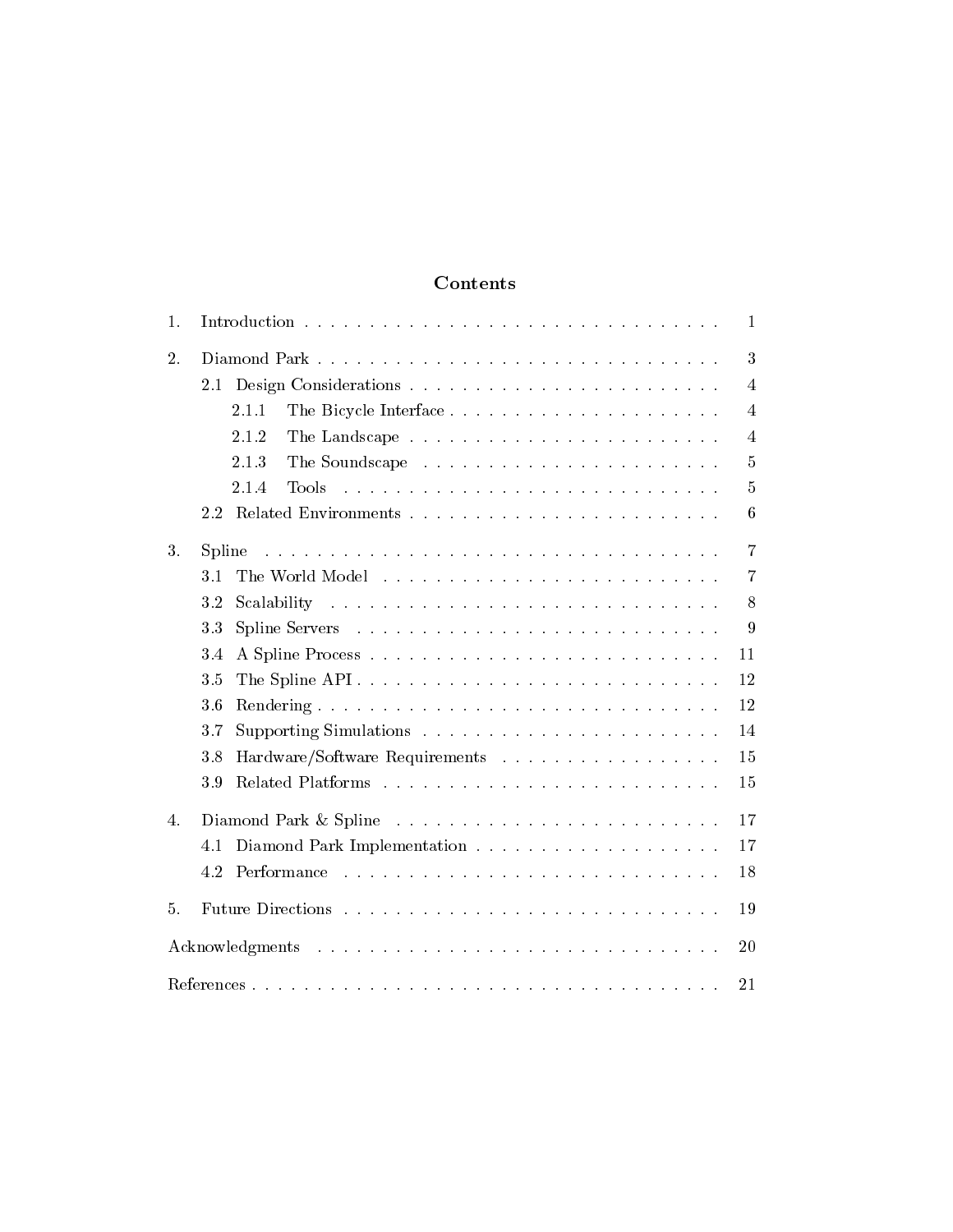## 1 Introduction

Our long term goal isto create social virtual reality systems where people can interact in real time for learning, work and play. In particular, we seek to create virtual worlds featuring: multiple, simultaneous, geographically separated users; multiple computer simulations interacting with the users; spoken interaction between the users; immersion in a 3D visual and audio environment; and comprehensive runtime modiability and extendability.

As an initial experiment, we created a multi-user virtual world called Diamond Park (see Figure 1), which was first demonstrated at COMDEX in November of 1995. Diamond Park is notable for supporting the real-time interaction of multiple users in a large space with a relatively high level of visual, auditory, and kinesthetic detail. The most important part of a visit to the park is participating in activities with other visitors. We chose to focus primarily on social interaction in Diamond Park, because we believe that good support for social interaction will be the most important feature of social virtual reality applied to any purpose.

In the future, our goal at MERL is to construct a number of different social virtual reality systems in order to explore ways that such systems can support work and education as well as entertainment. To make this possible, we have focused much of our effort over the past three years on creating a flexible platform for building social virtual reality systems called Spline (for Scalable Platform for Large Interactive Network Environments).

Spline supports all the key features of the multi-user interactive environments we seek. As a result, it allows the application writer to focus on creating the content of a particular world without worrying about communication and synchronization between multiple users. We consider it a ma jor validation of Spline that while Diamond Park required the creation of many large graphical models and large amounts of recorded sounds, Diamond Park required very little code over and above what is contained in Spline itself.

In comparison to other tools for supporting 3D virtual worlds, Spline is notable in that it supports both visual and audio interaction, allows runtime extensions of all kinds of data, and is designed to support large numbers of users.

Figure 1: Two visitors riding in Diamond Park.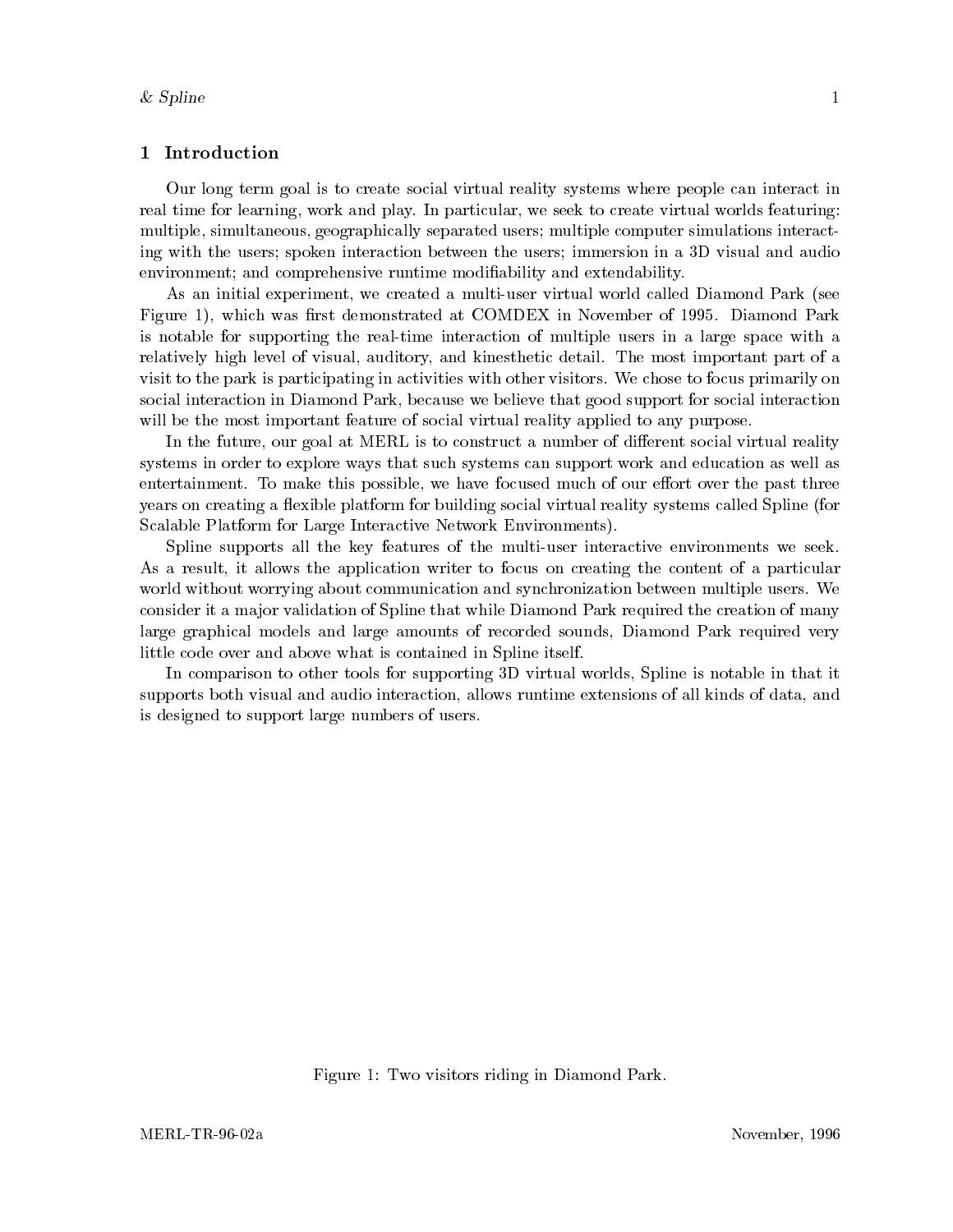Figure 2: Bicycle interface to Diamond Park. Figure 3: Diamond Park's obstacle course.

Figure 4: Diamond Park Velodrome. Figure 5: Diamond Park's transportation systems.

Figure 6: Interior of Outer Space Building. Figure 7: The Poet's Grove in Diamond Park.

MERL-TR-96-02a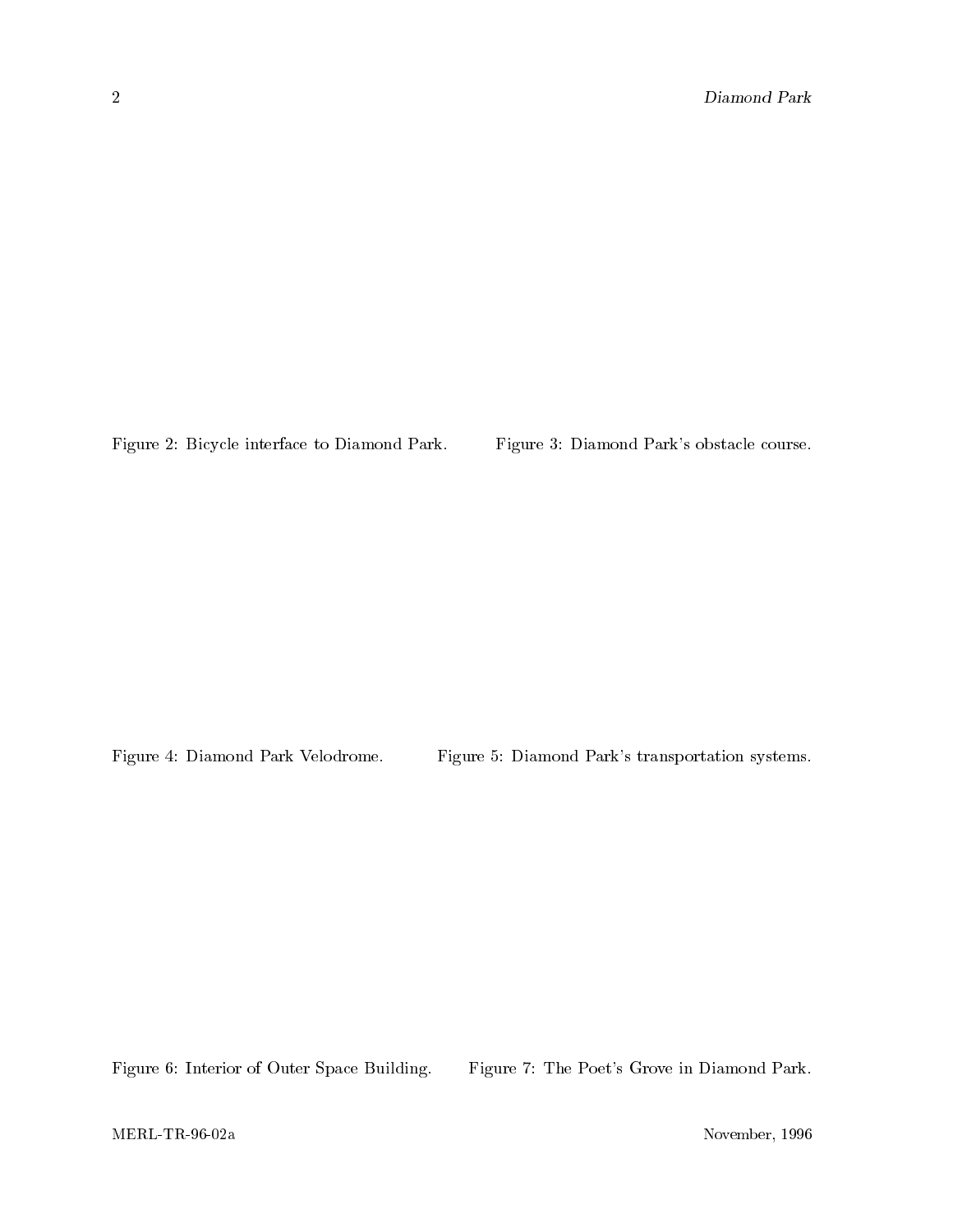## 2 Diamond Park

Diamond Park combines visual, audio, and physical interaction. A square-mile of detailed and varied terrain was created to encourage visitors to spend time exploring. This is coupled with an equally rich audio environment including live sounds communicated between visitors, ambient background sounds and sound effects.

In addition, whole-body physical interaction is provided by means of modified recumbent exercise bicycles with variable pedal resistance (see Figure 2). Visitors on exercise bicycles are represented in the park as animated bicyclists like those in Figure 1. Spline's support for real-time conversation allows visitors to talk with one another as they ride.

The joint requirements of bicycling and social interaction shaped the park's character as an amalgam of a landscape park, a village and a World's Fair. As visitors roam around the park, they can participate in a variety of outdoor and indoor activities that create interesting social situations.

A visit to Diamond Park usually begins at the Orientation Center (seen in the distance in the center of Figure 1). This building was sited to provide a panoramic view of the park's landscape, which includes lakes, buildings and a complex network of paths. The Orientation Center contains a 3D table-top model of the park that shows the park's layout and features at a glance.

Birdsong and gentle wind can be heard in the background at the Orientation Center, helping to create a welcoming atmosphere. First-time visitors often head for the Central Plaza at the foot of the Orientation Center hill. The sounds of jazz and clinking dishes draw them towards the Plaza Cafe, a place to meet and chat with other visitors.

Since Diamond Park is usually experienced while pedaling an exercise bicycle, bicycle-related activities are an important aspect of a visit to the park. One of the activities available to visitors is an obstacle course (Figure 3) laid out on a flat grassy area near the lake. Visitors can also race or do time trials in the Velodrome (seen on the left in Figure 1). The 200-meter indoor track (Figure 4) was designed to Olympic bicycle racing specifications.

Cycling is not the only means of transportation within Diamond Park. Yellow hoverbuses (Figure 5) offer visitors an alternative way to explore the landscape. They provide a tour of the park's central area.

If visitors want to move quickly from one area of the park to another, they can use the obelisk teleportation system. An obelisk is located outside every ma jor building and in various spots in the park's outer regions. (An obelisk appears to the left of the bus in Figure 5.) The 22 obelisks in the park share a small common interior with doors corresponding to each of the obelisks. By riding into an obelisk and then out the door connected to the obelisk nearest a desired destination, a visitor can travel long distances very quickly.

Visitors who enter the Outer Space Building are surprised when they discover that the building's relatively small exterior belies the presence of a vast interior filled with stars, orbiting asteroids and floating astronauts (Figure 6). Near the Outer Space Building is a site with an entirely different character: the Poet's Grove (Figure 7). This is a tranquil outdoor setting where recorded poetry mingles with the sounds of the wind and birds.

In addition to the avatars of human visitors, the park contains several different kinds of computer simulations. A simple example of this is the tour buses that travel around the park (see Figure 5). A more complex example is the asteroids orbiting in the Outer Space Building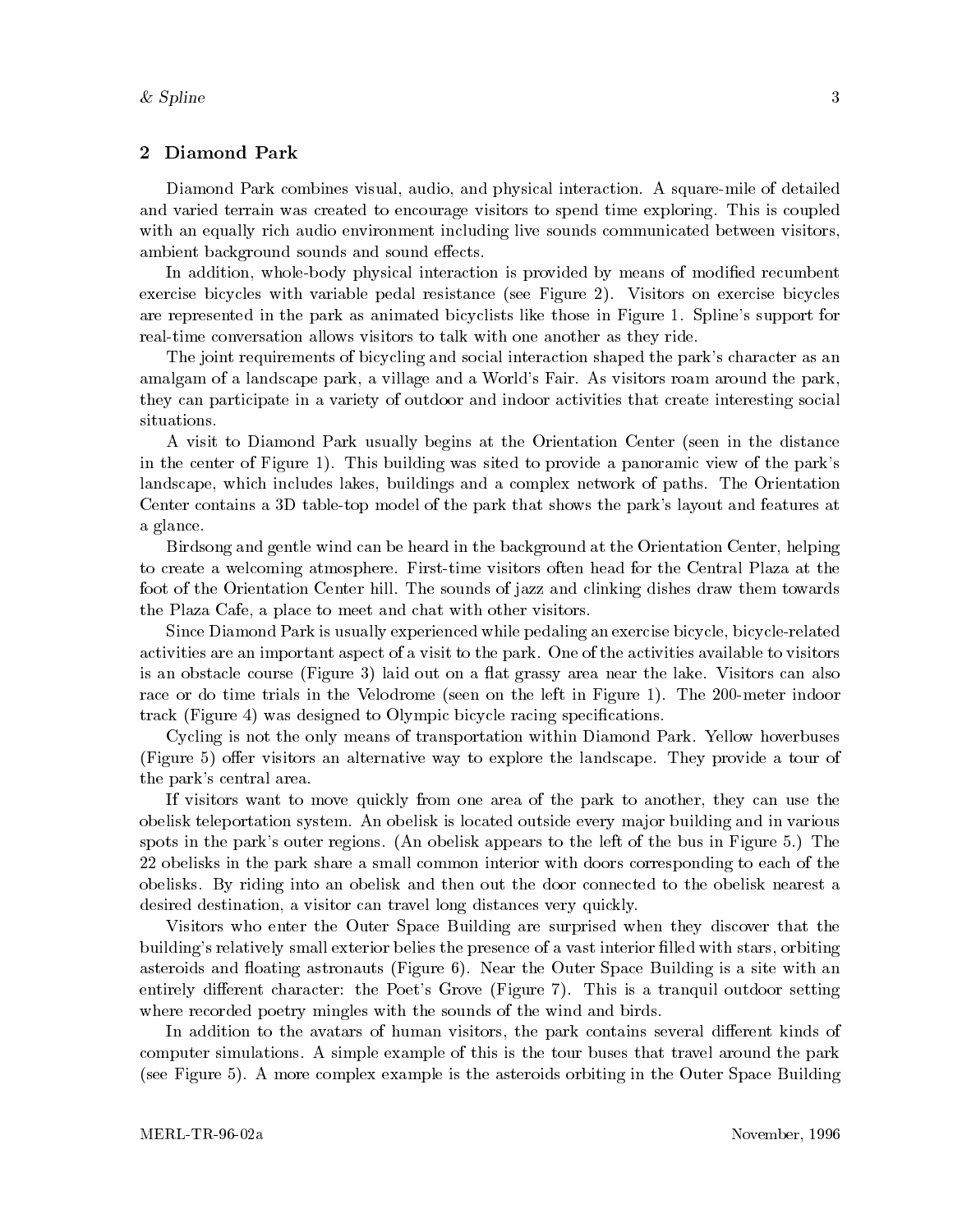(see Figure 6).

From time to time, Diamond Park has contained simulated bicyclists created at Georgia Tech. (Hodgins et al., 1995) following prerecorded paths. It has also contained simulated human figures with complex motions (e.g., pedestrians, an acrobat, and some baseball players) created by Boston Dynamics Inc. (Koechling, Payter & Raibert, 1996). The pedestrians can walk, jog, and run, switching smoothly from one gait to another under real-time computer control.

#### 2.1 Design Considerations

Social virtual reality is just beginning to emerge as an art form. Interest is growing rapidly, but as yet, there are few examples of systems like the ones we seek. In the long run, we believe that the value and success of social virtual reality systems will depend more on the exact details of individual applications than on the basic capabilities of the underlying technology.

When designing Diamond Park, two issues were foremost in our minds. The first was our belief that artists should be involved as central designers from the earliest inception of Diamond Park. The second was the desire to create a balanced environment with whole-body physical interaction, visual detail, audio detail, and real-time performance.

#### 2.1.1 The Bicycle Interface

The exercise bicycle as input device was the initial point of departure for the design of Diamond Park. One reason we made this choice is that we believe that adding whole-body interaction to a virtual world can greatly enhance its interest. Another reason is that we hoped that bicycling would be an appealing basis for non-violent interaction among people of all ages. We have been gratified to discover during various demonstrations that all kinds of people seem to enjoy riding through Diamond Park.

The choice of bicycling as a theme drove the primary choice of activities in Diamond Park, which include riding in a large environment on rugged terrain and a path network, as well as racing in the Velodrome. In addition, it required significant accommodation, e.g., by making every building accessible via ramps.

To remain faithful to bicycling, we chose to have the interface consist solely of things that can be done on a bicycle, i.e., there is no requirement for a keyboard or mouse. Rather, everything happens by riding to one place or another. For example, the obelisk teleportation system is triggered by riding in one obelisk door and then out another.

An interesting design issue was what to use for a visitor's point of view. We chose an overthe-shoulder viewpoint because this allows a visitor to get a comprehensive view even though the field of view is relatively narrow. In particular, it allows visitors to see anyone who may be talking to them, no matter what direction they are looking. In addition, we have been interested to note that many visitors to Diamond Park seem to prefer having an overall view rather than a through-the-eyes view. It would seem best to provide for both options.

To increase the number of people who can use Diamond Park, we included a keyboard-based interface as well as the bicycle interface. In keeping with the bicycling theme, people using the keyboard interface are represented in the park as unicyclists.

#### 2.1.2 The Landscape

When designing the setting of Diamond Park, we tried to create an environment that: (1) would be familiar and inviting for people of all ages and backgrounds, (2) could encompass a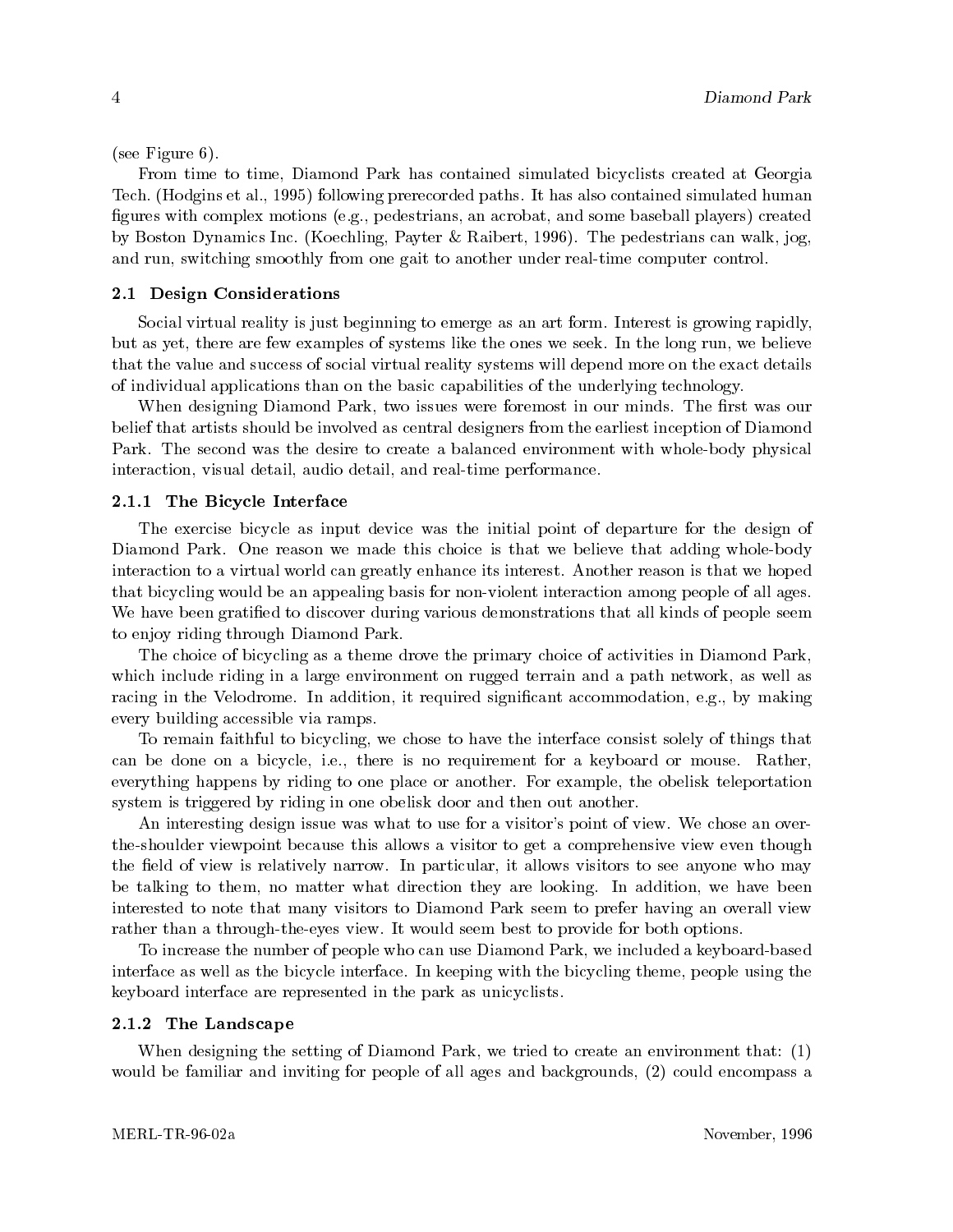wide range of activities, and (3) would evoke a sense of place and a spirit of community. To do this, we relied on ideas from many sources including landscape design and town planning, see Greenbie (1981) and Wylson & Wylson (1994).

The layout of Diamond Park was inspired by the landscape parks created in the 18th and 19th centuries by Humphrey Repton and Frederick Law Olmsted (Fabos, Milde & Weinmayr, 1968). In these parks, the deliberate planning of views, the mixture of wooded and open space, and a combination of man-made and natural features help draw the visitor through the physical setting. As in formal gardens, a number of meeting places such as the Central Plaza were created in Diamond Park.

The potentially alienating nature of a virtual experience led to the decision to design Diamond Park's buildings as iconic representations of familiar architecture (Venturi, Scott Brown & Izenour, 1977). A range of building styles appear throughout the park, each serving a specific purpose. Major public buildings such as the Orientation Center and Museum are based on neoclassical models. A vernacular Little House, hidden within its grove of trees, provides a contrast to the futuristic "expo style" of the Outer Space Building. A romantic 19th century Folly set on an inaccessible rocky island (shown in the background of Figure 7) hints at the wilder nature of the park's outlying reaches.

The park's textures were hand-painted in a conscious effort to create a slightly nostalgic. familiar place where first-time visitors would feel comfortable. By hand-painting all textures, we had much greater control over their level of detail. In addition, each one could be designed to be reused in a number of contexts, thereby minimizing our use of texture memory.

#### 2.1.3 The Soundscape

A key feature of Diamond Park is that the audio environment is just as carefully designed as the visual environment. For example, the different parts of the park are associated with their own characteristic sounds. The Poet's Grove (see Figure 7) was created to showcase the importance of ambient sound. The grove is quite simple graphically—a grove of trees and a small plaza with benches—but once within this space, visitors enter a contemplative audio environment where poetry emanates mysteriously from the trees.

### 2.1.4 Tools

The experience of creating the graphic models for Diamond Park highlighted a number of weaknesses in currently available modeling tools. To start with, it was quite difficult to find a tool that would do an adequate job of helping us minimize the number of polygons in the models we were creating.

Another problem stemmed from the sheer size of the models. It was often essential to have multiple people working on the park at the same time. We sometimes had the models divided into as many as 25 separate sections being modied in parallel. It would have been valuable to have much better support than our tools offered for version control and for stitching pieces back together after modification.

A number of problems stemmed from frustrations involved in creating 3D images through an inherently 2D interface. For example, using a 2D mouse to draw ob jects in 3D is a slow and painful process. In addition, when looking at a shadowless image with no depth cues, it is very difficult to position objects in 3D. The simple modeling task of placing trees throughout the park took more than a week, because it was difficult to tell when the base of a tree was on the

 $\overline{5}$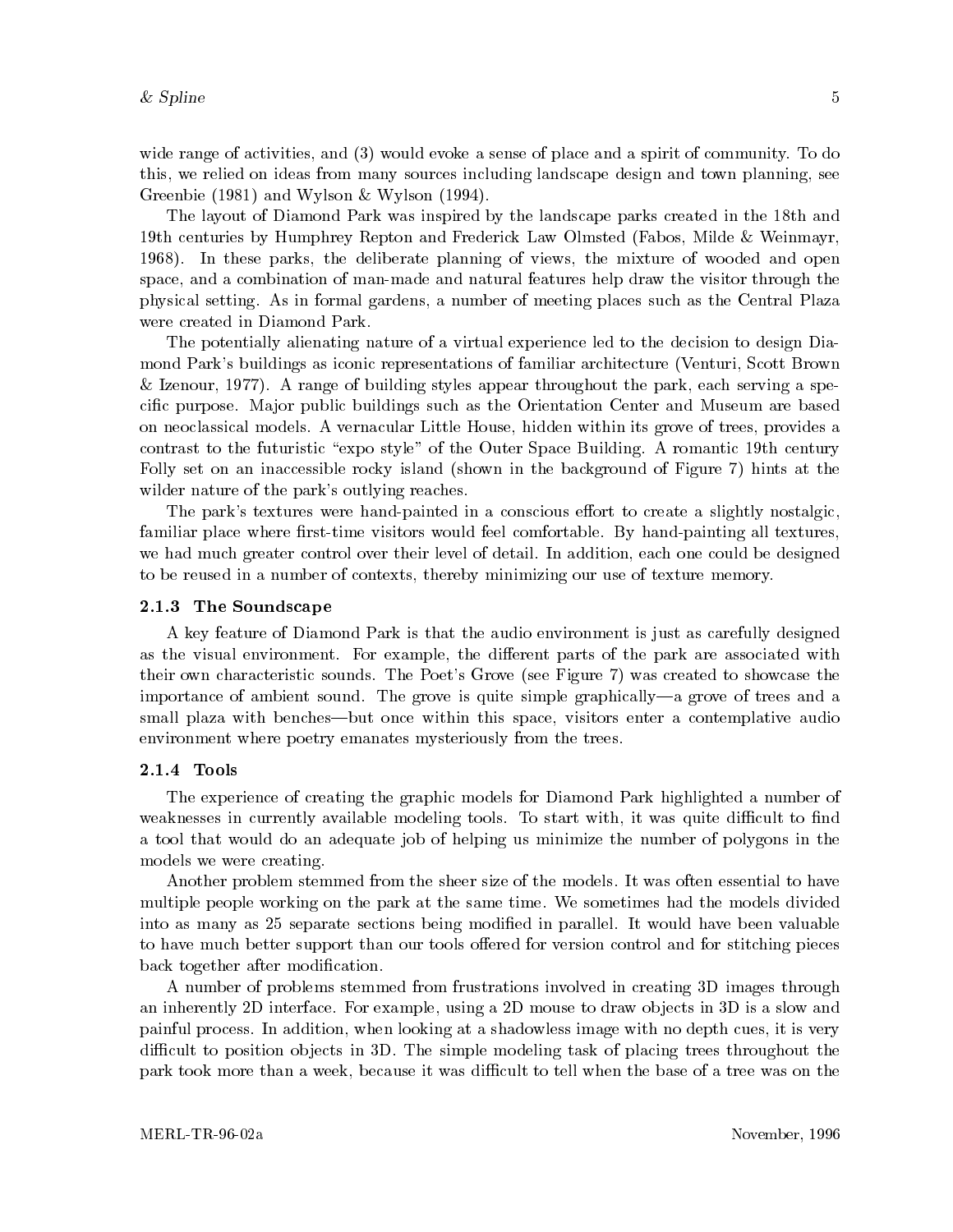ground, let alone exactly where the tree was in the overall landscape.

A key part of our effort was creating the underlying terrain for Diamond Park. Unfortunately, terrain creation tools for virtual environments are almost non-existent. Most commercially available tools either work primarily with measured data available from the U.S. government or provide limited and unrealistic tools for creating terrain features. The creation of realistic looking hills and valleys for Diamond Park was done by first drawing by hand a high resolution gray-scale image where brighter areas represented higher hills. The data in this image was then used as a height map and converted into terrain polygons by a commercial tool.

To create the park's Velodrome, we wrote a velodrome generator program, so that we could easily experiment by changing such variables as maximum bicycling speed, track length, and ineld dimensions. In general, it would be helpful if there were more tools whose basic mode of operation was assembling 3D models from parameterized parts, rather than merely creating polygons one at a time.

#### 2.2 Related Environments

There are only two kinds of multi-user virtual environments that have a long track record. The first of these is the kind of military simulation system typified by SIMNET (Pope, 1989; Calvin, et al., 1993) and the Distributed Interactive Simulation protocol (DIS) (Standard, 1993) that grew out of SIMNET. These systems feature large complex 3D landscapes and large numbers of users (supported by expensive special-purpose hardware). However, they focus on people shooting at each other from a distance rather than talking in groups. In addition, they are intended for staging preplanned exercises, rather than supporting an evolving on-line community.

The second line of multi-user virtual environments began with the multi-user dungeon games (MUDs) that became popular at universities in the 70's and 80's and have matured through systems like LucasFilm's Habitat (Morningstar & Farmer, 1991) and become common in the form of chat rooms on various on-line services. In general, MUDs are primarily text based using at most simple 2D graphics. However, they support large numbers of interacting users. At the forefront of research on MUDs, the Jupiter system (Curtis & Nichols, 1994) adds support for live audio and video, but not 3D graphics. In the course of his work on Jupiter, it was Pavel Curtis who coined the term 'social virtual reality'.

Recently, a number of systems have appeared that extend MUDs into the realm of 3D graphics. These include NTT Software's CyberCampus (http://www.is.ntts.com), Sony's Community Place (Honda, Matsuda, Rekimoto & Lea, 1995) (http://sonypic.com/vs/), and ImagiNation Network's CyberPark (http://www.inngames.com/). In CyberCampus, users interact in a simple 3D world featuring live audio and 2 Hz video. The Community Place browser and CyberPark support multiple people in a shared 3D graphical environment with background sounds but no live audio.

OnLive! Technologies' Traveler browser software (http://www.onlive.com/) supports live audio-based conversation and ambient sound in a 3D virtual environment. However, Traveler environments are designed specically for 3D chat rather than for a variety of social interaction. OnLive's avatars consist of large, floating heads without bodies or limbs, which are adequate for conversation but not for physically-based activities.

Using bicycling as a motif, Diamond Park goes beyond chat by introducing complex interaction with a rich 3D environment. Unlike the systems above, Diamond Park has not been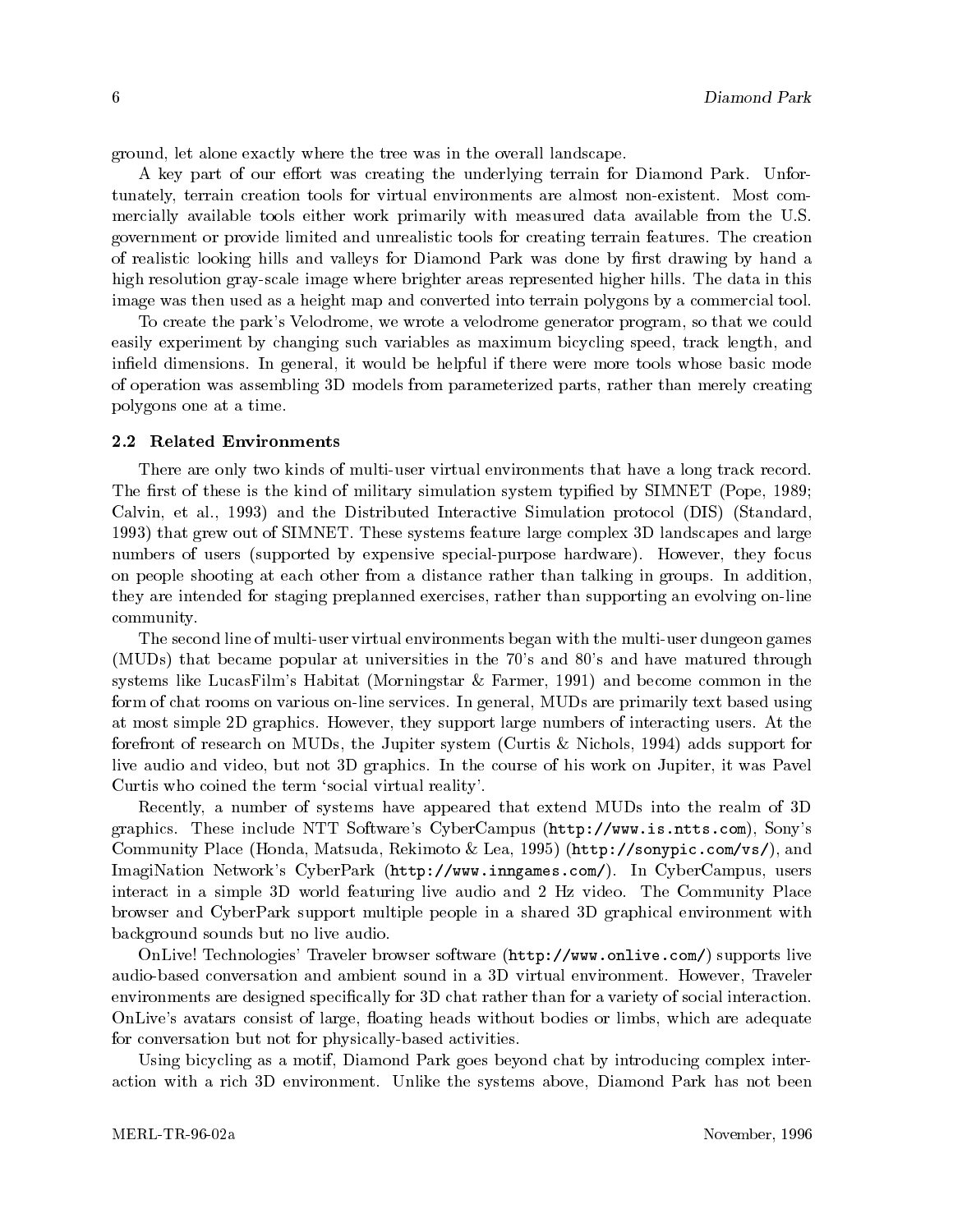fielded to a wide audience. Rather, utilizing hardware that can support both a detailed visual and a detailed audio environment, Diamond Park shows what the growth of PC power and network speeds will soon allow to be fielded.

A final line of development relevant to Diamond Park is other virtual environments designed specically for bicycling. In 1989, the Cyberia team at AutoDesk created a PC-based virtual world for bicycling (see pages  $188-189$  in Rheingold, 1991). Seated on a stationary bicycle called the HiCycle, a user could explore a varied 3D terrain. Currently, Tectrix (http://www.tectrix.com/products/VRBike/VR Bike.html) and RacerMate (http://www.  $w$ smith.com/veloling/racemate/race3.htm) produce commercial systems of a similar flavor. using PC's and Nintendo game consoles, respectively. These systems provide some support for multi-user interaction by allowing a small number of machines to be connected together as long as they are located in the same room.

## 3 Spline

Diamond Park was implemented using a software platform called Spline (for Scalable Platform for Large Interactive Network Environments) that provides comprehensive support for the key features of the environments we seek. In particular, Diamond Park was implemented using Spline version 1.5 which was completed in the fall of 1995. We are currently nearing completion of Spline version 3.0, which improves on Spline 1.5 in many ways. However, the basic architecture and approach of Spline 3.0 are the same as Spline 1.5. The following presents the core features that are shared by all versions of Spline.

### 3.1 The World Model

Above all else, Spline provides a convenient architecture for implementing multi-user interactive environments. This architecture is centered on a world model that mediates all interaction. Figure 8 illustrates the application programming model presented by Spline. It shows five applications interacting through the world model.

Spline applications do not communicate directly with each other, but rather only with the world model. This allows applications to be written without thinking about how communication is achieved. An application does exactly the same things when it is interacting with an application running in shared memory on the same machine as it does when interacting with



Figure 8: Spline's programming model.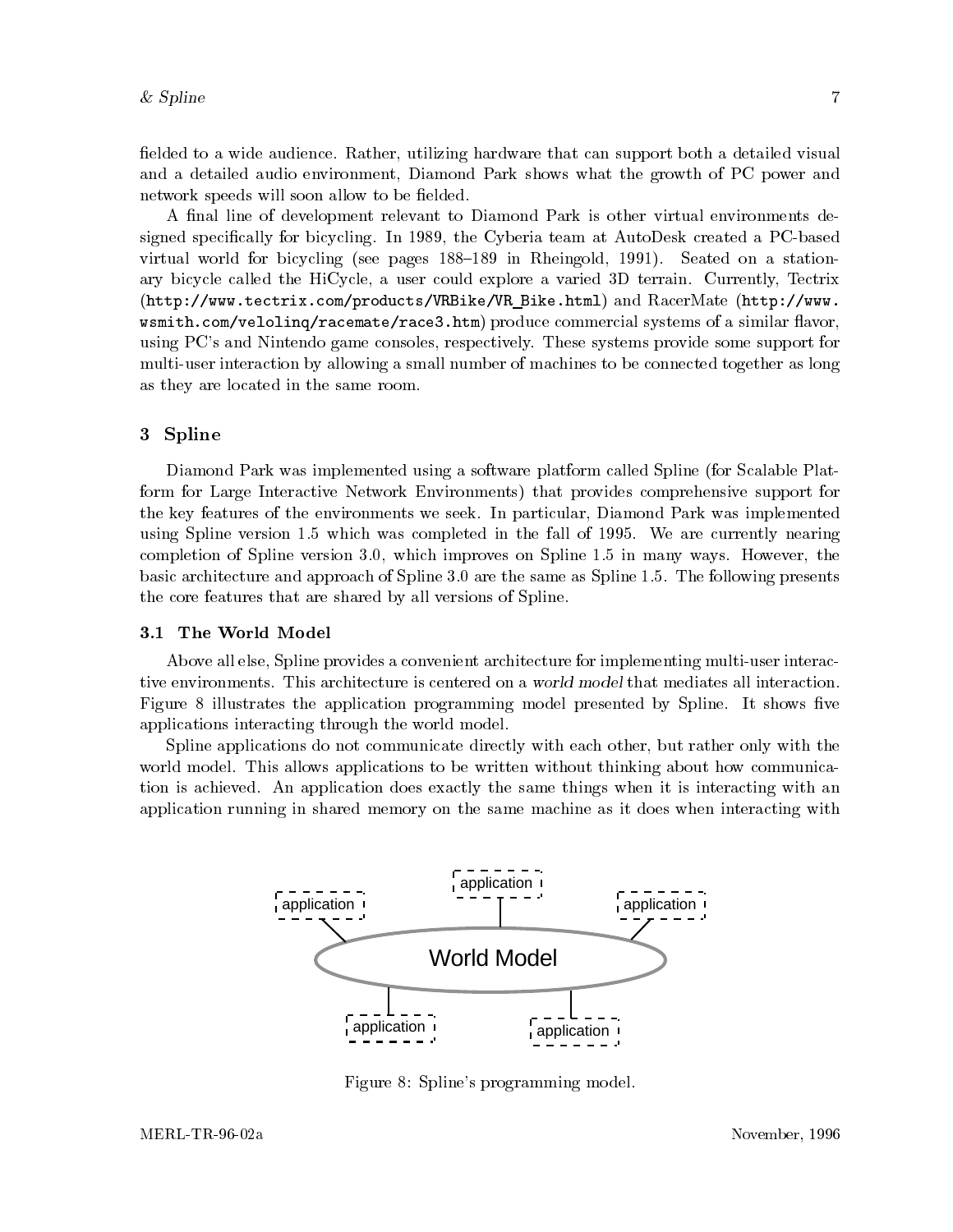an application connected via the Internet.

Spline's world model is not a scene graph, but rather an object-oriented database that does not consider one kind of content to be any more important than another. In particular, we believe that audio information and autonomous behavior are at least as important as visual information and should not be limited by constraints inherited from visual rendering.

The world model specifies what objects exist in the virtual world, where they are, what they look like, and what sounds they are making. The world model does not contain historical information, but rather just a snapshot of what the virtual world is like at the current moment. As the virtual world changes second by second, the world model changes.

The emphasis in the design of the world model is on the term 'database', not 'object oriented'. The objects have methods associated with them, but by far the dominant operation consists of reading and writing data stored in the instance variables of world model objects. Applications observe the virtual world by retrieving data from the world model.

Applications affect the virtual world by adding, removing, and modifying objects in the world model. To avoid readers/writers conflicts, each object in the world model has one process as its owner and only the owning process can modify it. However, the ownership of an object can be transferred from one process to another.

By itself, Spline does not cause objects to persist over time. An object exists only so long as the application that owns it runs. To have persistent objects, an application must provide persistent processes that accept ownership of these ob jects. These processes could make use of a persistent file format for Spline objects to provide efficient long term support for infrequently visited parts of a virtual world.

#### 3.2 Scalability

Application programmers using Spline are encouraged to think in terms of Figure 8. However, it would not work well to use a centralized architecture when actually implementing Spline. Rather, Spline operates as shown in Figure 9. To provide low latency interaction with the world model, the world model is replicated so that a copy resides in each application process. Messages sent over the computer network linking the processes are used to propagate changes from one world model copy to another.

A centralfeature of Spline is that it is designed to be scalable to a large number of users (e.g., thousands) interacting in realtime. Two key aspects of Spline support this: providing only approximate equality of local world model copies and dividing the world model into chunks each of which is communicated only to the small group of users that are actually interested in it, rather than to all the users of the world model.

Distributed databases typically require that all local copies of the database must agree exactly on the information in the database. However, this requires ob ject locking and handshaking that is incompatible with real-time interaction if there are more than a very small number of users. In contrast, Spline focuses at all times on speed, providing only approximate equality between world model copies.

The primary way world model copies are only approximately equal is that different users observe things as occurring at slightly different times. We call this a relativity model of communication and is not unlike the real world. When you hear sounds from distant sources, you do not hear a sound that is being made now, but rather a sound that was made seconds ago. Therefore, people in different locations do not hear the same things at the same time. How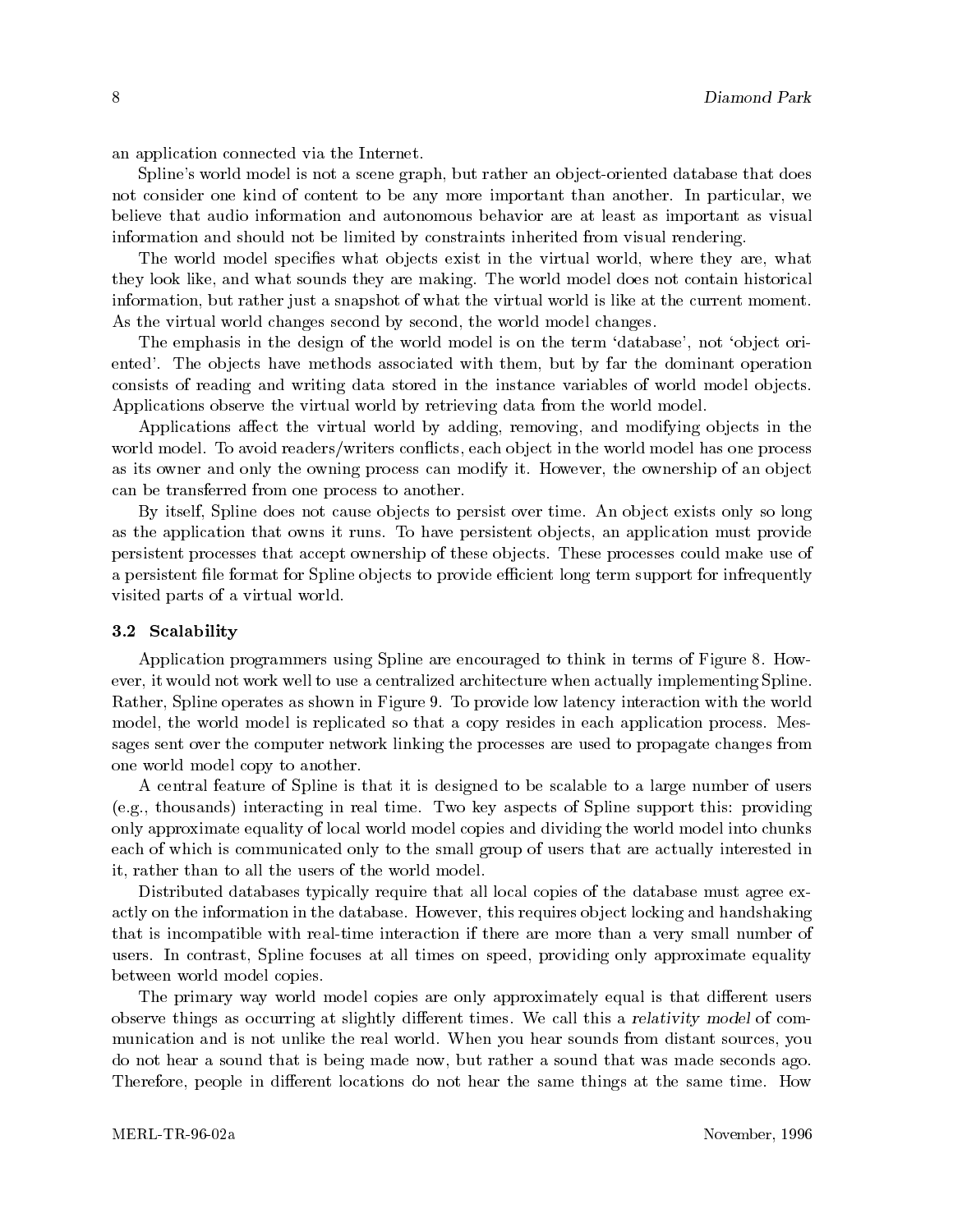

Figure 9: Spline's communication model.

great the differences are depends on how far apart the sound sources and people are.

Similarly, when a Spline process finds out about a world model change, it is not finding out about a change that is happening now, but rather one that happened some time ago. How long ago this is depends on the network 'distance' between the two processes. In general, this distance is not more than a couple hundred milliseconds and does not lead to world model differences that are unduly large.

Having only approximate equality of world model copies allows real-time interaction, but does not of itself prevent the computation required to maintain each local world model copy from growing in proportion to the total number of simultaneous users of a virtual world. To prevent this, Spline breaks the world model up into many small chunks called locales (Barrus, Waters & Anderson, 1996) and communicates information about a given locale only to the small number of users that are near enough to that locale to be interested in it. Each locale is associated with a separate multicast communication channel so that processes that are not interested in a locale do not have to expend any processing ignoring it. This allows Spline to scale based solely on the maximum number of users that are gathered in any one locale, rather than on the total number of users in the virtual world.

#### 3.3 Spline Servers

A signicant feature of Figure 9 is that it does not contain a central process. To minimize latency, and prevent bottlenecks, the primary communication in Spline is peer-to-peer rather than passing through centralized processes.

In Spline 1.5, 100\% of the communication was peer-to-peer. However, in Spline 3.0 centralized processes are used for four key services. The way these processes interact with Spline applications is illustrated in Figure 10.

In the lower right of the figure is the session manager. It handles the connection of new users to an on-going Spline session and their eventual disconnection. Its workload is proportional only to the number of users that enter or leave the session in a given minute, not the total number of connected users.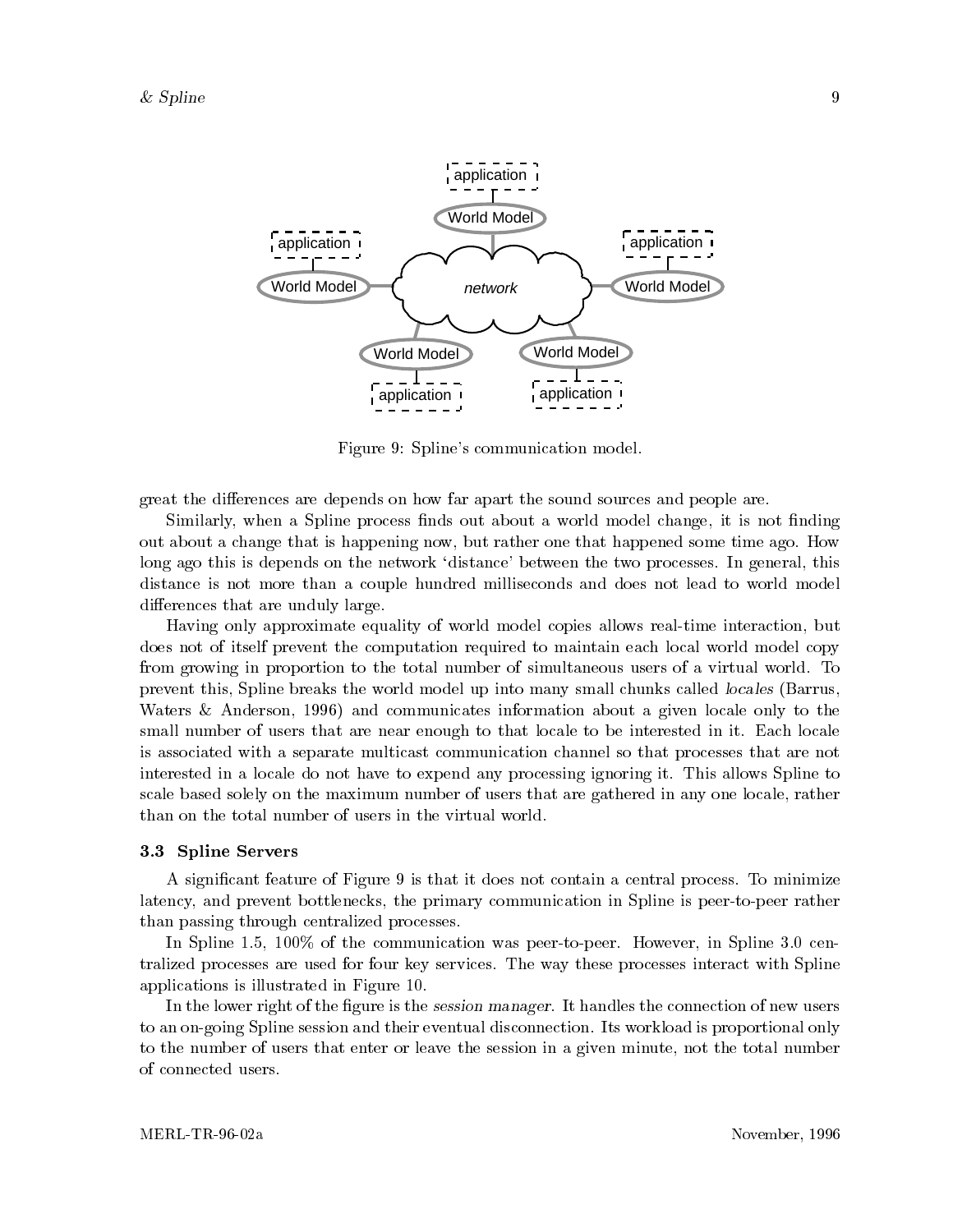

Figure 10: Spline servers.

One or more Spline servers are included in a Spline session to provide three important services. One of these services supports users with slow network connections (e.g., modems) that do not allow them to operate as first class Spline peers and two of the services support peer processes.

To support a user with a low speed link, a Spline server intercepts all communication to and from the user. The message traffic to the user is compressed to take maximum advantage of the bandwidth available. As part of this, audio streams are combined and localized before sending them to the user. Spline servers are replicated as needed so that no one server has to support more users than it can handle. Two are shown in Figure 10.

When the locus of attention of a Spline process enters a new locale, it needs to be informed of the ob jects that exist in the locale. To allow the process to obtain this information very quickly, Spline servers are used to cache the current state of each locale. This state can be rapidly downloaded to processes that become interested. Responsibility for locales is parceled out among a set of Spline servers, which is made large enough that no one server is responsible for a larger piece of the virtual world than it can easily handle.

Because the world model copy in a Spline process only contains information about the ob jects in the locales the process is attending to, there has to be an explicit mechanism for locating far away objects in the virtual world. This is done by having the Spline servers act as name servers associating names with specialized objects called beacons. A process can use this name service to rapidly locate any beacon. As with locales, responsibility for the name space is parceled out among a set of Spline servers, which is made large enough that no one server is responsible for more beacons than it can easily handle.

As shown in Figure 10, Spline 3.0 will utilize a hybrid communication model in which client/server communication is primarily point-to-point but server/server communication is peer-to-peer using multicast. In addition, users with sufficiently fast network connections (e.g., users on corporate intranets) can interact directly with each other and the servers using peerto-peer multicast.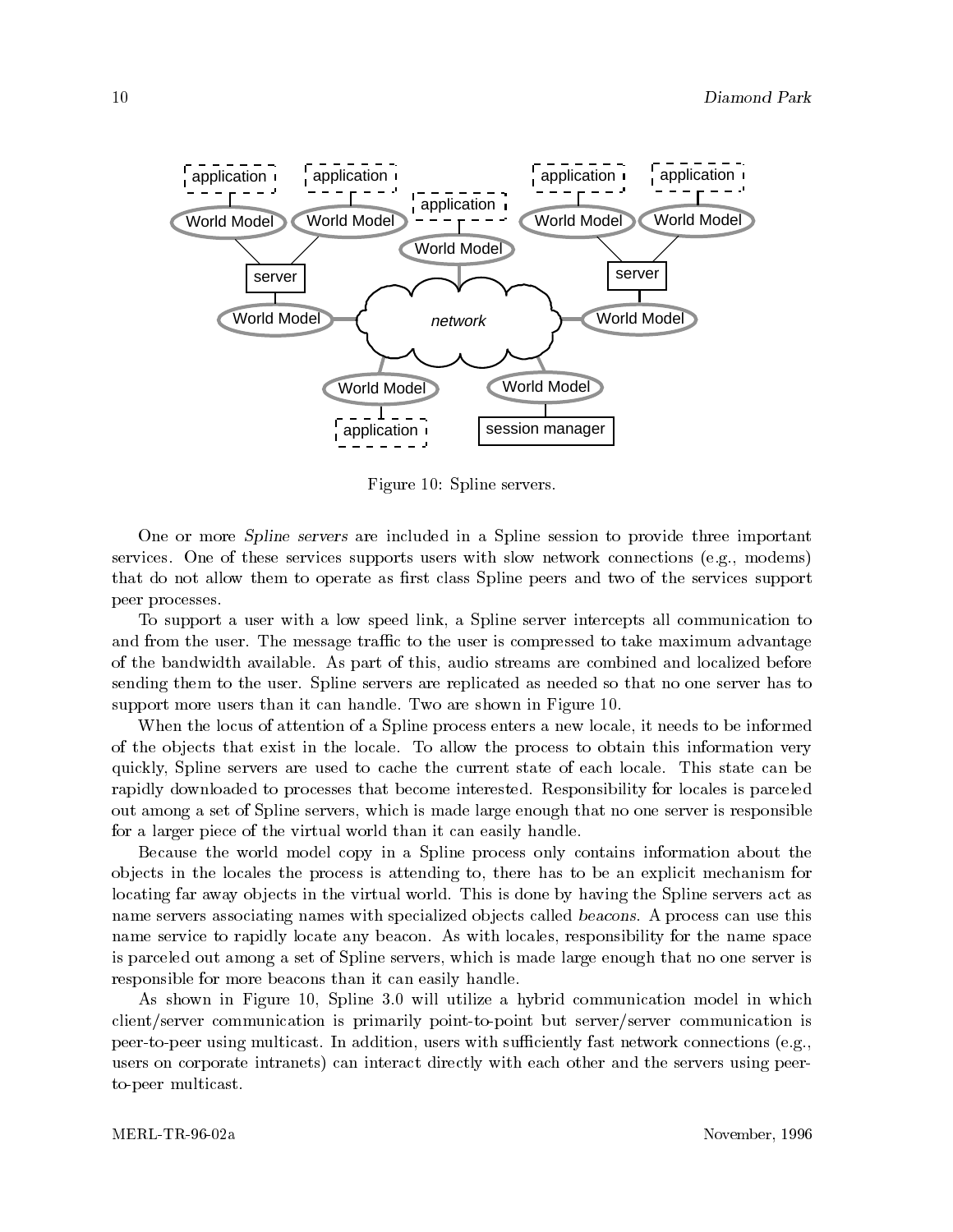

Figure 11: A Spline process.

#### 3.4 A Spline Process

The structure of a single Spline process is shown in Figure 11. The dashed box at the top of the figure shows how an application written using Spline fits into the picture.

The foundation of Spline is the inter-process communication module. It provides all the processing necessary to maintain approximate consistency between the world model copies associated with a group of communicating Splines, sending messages describing changes in the world model caused by the local application and receiving messages from other Spline processes about changes made remotely. The network interface of Spline specifies the format of these messages. Any process that obeys this interface can interoperate with Spline.

The messages sent by Spline are of three kinds, corresponding to three kinds of data in the world model: small rapidly changing objects, large slowly changing objects, and continuous streams of data. An important feature of Spline is that it includes an efficient scheme for synchronizing these different kinds of data.

The most prevalent kind of object in the world model is small things that can change rapidly. For example, an object representing something in the virtual world (e.g., a chair) requires only a small description—i.e., to specify its position and orientation, whether it is contained in some other object, and which appearance should be used when displaying it. Spline allows the features of small objects to be changed very rapidly.

Messages describing changes in small ob jects are sent using single User Datagram Protocol (UDP) messages. This allows them to be communicated very rapidly. The objects must be small enough so that a message describing one will fit in one UDP message.

Graphic models, recorded sounds, and behaviors are represented using large objects. These ob jects are identied by Universal Resource Locators (URLs) and communicated using standard World Wide Web protocols. Standard formats are used so that standard tools can be used to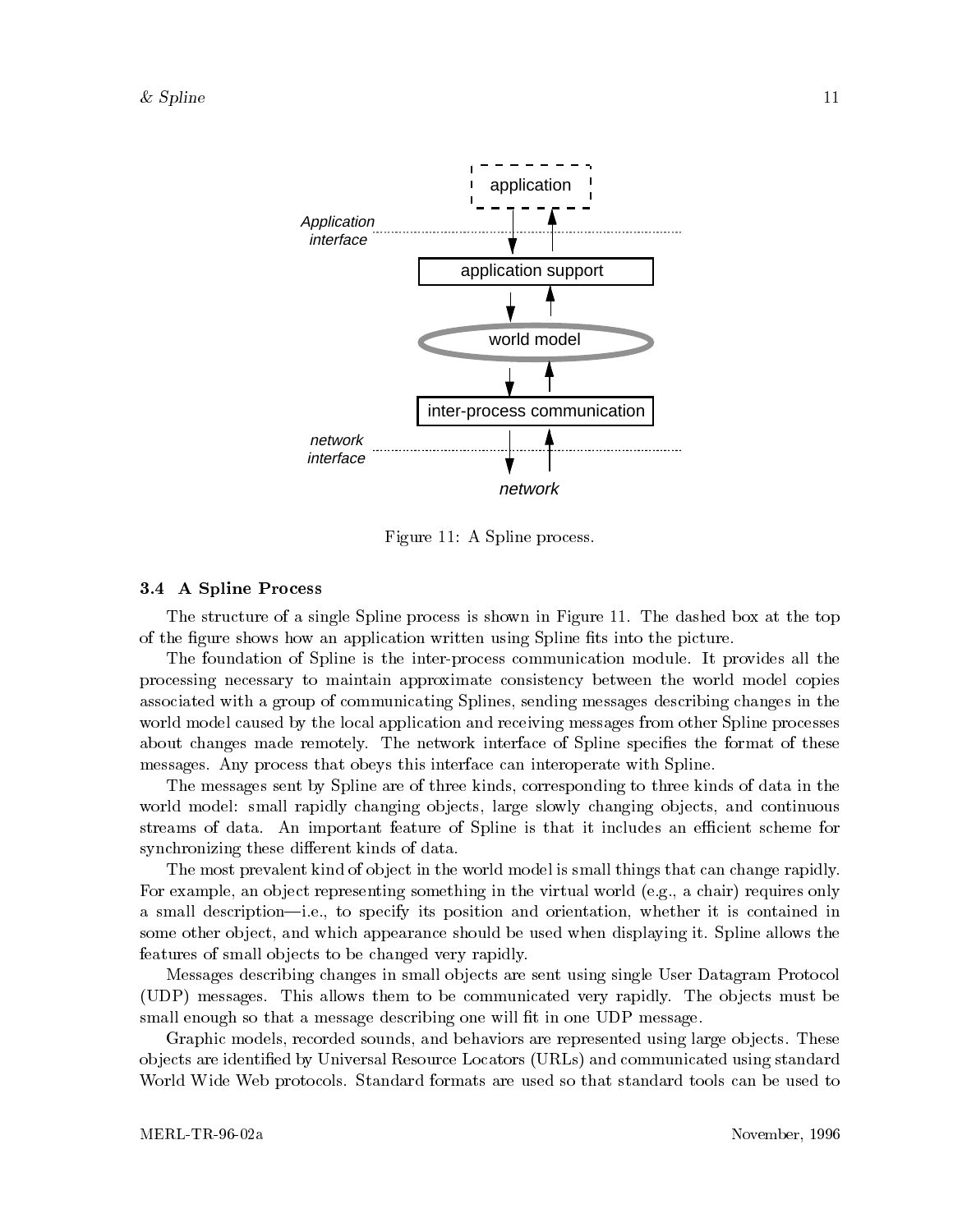create particular models, sounds, and behaviors. In Spline 3.0 the primary formats will be VRML, WAVE, and Java respectively. There is no limitation on the size of the large objects in Spline, but it must be realized that several seconds can be required to communicate them. Fortunately, since these objects change infrequently, this latency can generally be masked by preloading the objects before they need to be used.

The final kind of object in the world model corresponds to continuous streams of data such as sound captured by a microphone. These streams are communicated in small chunks using UDP messages. At the moment, Spline does not support video streams. When it does, they will be communicated in a similar fashion, but of necessity using larger messages.

A central feature of Spline is that using the various messaging approaches above, every kind of data in the world model can be communicated between Spline processes. Therefore, applications can modify and extend every aspect of a virtual world. Further, while it is often advantageous to prestore data for an application to use (i.e., by delivering it on a CD-ROM) this is not necessary. Once started, an application will fetch everything it needs that has not been prestored.

#### 3.5 The Spline API

Spline's Application Program Interface (API) consists primarily of operations for creating/deleting objects in the world model and reading/writing instance variables in these objects. The application support module contains various facilities that make application writing easier.

The core of Spline is written in ANSI C. However, for the convenience of application writers, high level language interfaces are provided as well. In Spline 1.5 the primary high level API was Scheme. An interactive interface was created by interfacing GNU Scheme to Spline. Having an interactive interface greatly speeds the implementation of applications by supporting more rapid evolution. In Spline 3.0, Java will be the primary high level interface.

Another interesting application support tool consists of special support for the smooth motion of objects. The simplest way for an application to move an object along a trajectory from one position and orientation to another is to repetitively set the object's position and orientation to one spot after another along the trajectory. However, to get smooth appearing motion by this method, the position and orientation must be specied many times per second (i.e., 30 times or more) which leads to high computation and communication costs. Spline provides interpolation-based facilities that allow smooth motion to be achieved while communicating at most a few positions and orientations per second.

Another common problem experienced in virtual worlds is the need to move an avatar or other object along the surface of the ground, while avoiding fixed obstacles. To support this, Spline provides a general terrain following facility (Barrus & Waters,1996). Given any 3D point, this facility can determine the height of the `ground' below a query point and whether a collision with a fixed obstacle is occurring in only a few microseconds. This is done by organizing the polygons describing the terrain in a virtual world in a non-uniform depth, axisaligned quadtree structure where the leaves contain at most a small number of polygons. Inside each leaf, polygon data is stored using both bounding boxes and a 2D binary partitioning tree to limit the number of floating point operations during the final polygon intersection check.

It is expected that world builders will build additional facilities like smooth motion and terrain following. This is easy to do by subclassing Spline's built-in objects.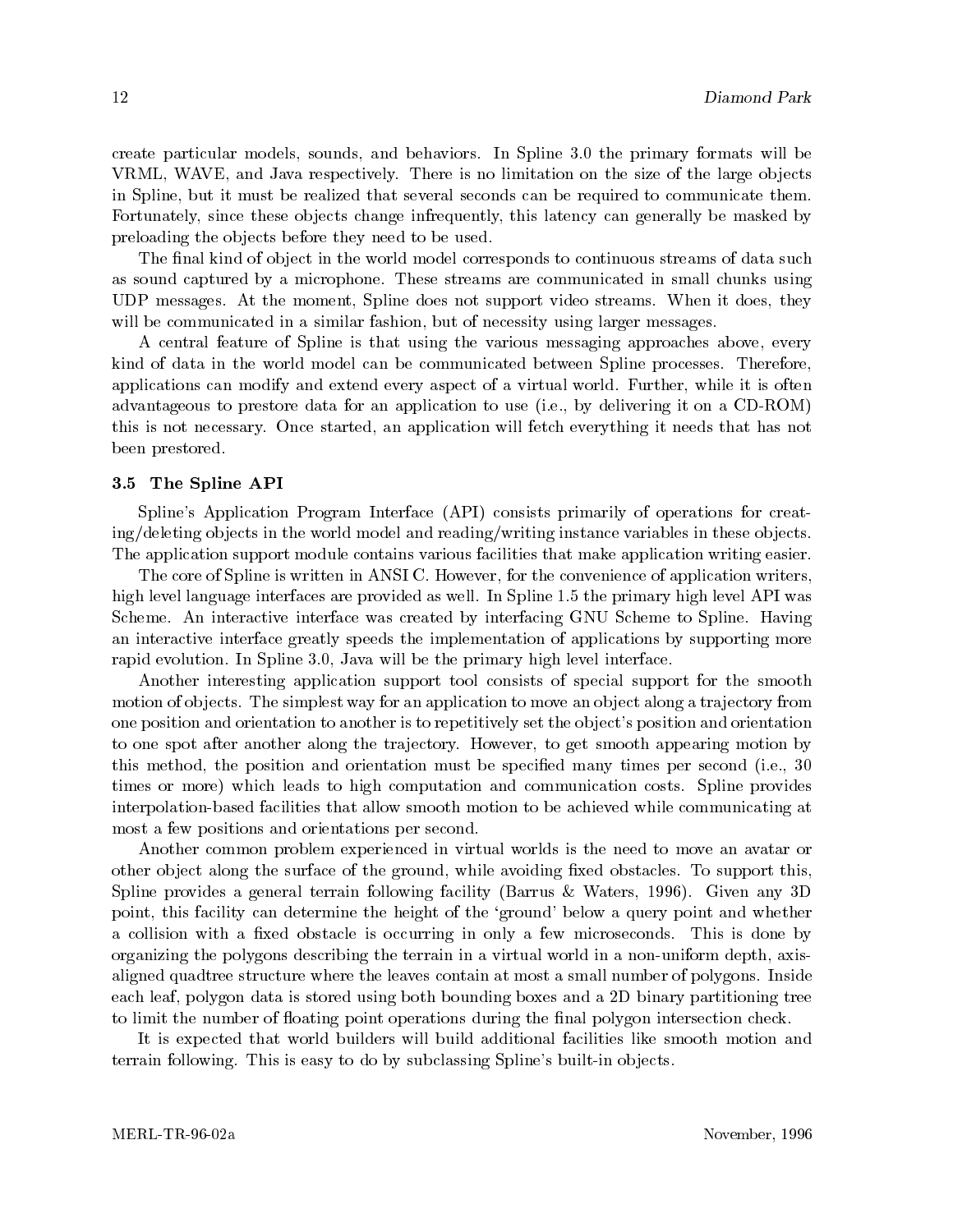

Figure 12: Typical configuration supporting a user.

#### 3.6 Rendering

Figure 12 shows Spline being used to support an application that interacts with a human user. The primary feature of the figure is that three Spline applications are used in this situation. The main application (in the dashed box) presents an interface to the user and interacts with the Spline process in the middle of the figure.

Visual and audio rendering modules are provided as part of Spline; however rather than being tightly integrated with Spline, they are separate applications running on top of Spline. They use the same API as other applications and do not have to be tightly coupled with the main application.

One advantage of the loose coupling of renderers is that the renderers interacting with a person can run in separate Spline processes from the main application. This allows them to operate on separate machines in situations where maximum performance is required. In Spline 1.5 visual and audio rendering was required to run in separate processes. In Spline 3.0 the primary mode of operation is for them to run in the same process with the main application, sharing a single copy of the world model as shown in Figure 12.

The greatest advantage of the loose coupling between rendering and Spline is that Spline is not tied to any one renderer. Rather, Spline is designed to be easily interfaced to almost any renderer. For example, the Spline interface for the visual render used by Diamond Park was implemented in only two weeks. Default renderers are supplied with Spline, but it is expected that demanding applications will switch to renderers that are tuned to the task at hand.

Consider visual rendering as an example. In the world model, objects can have positions, orientations, and appearances. Visual rendering is controlled by visual Point of View (POV) objects that act as cameras. Using an explicit object for this allows Spline to support a wide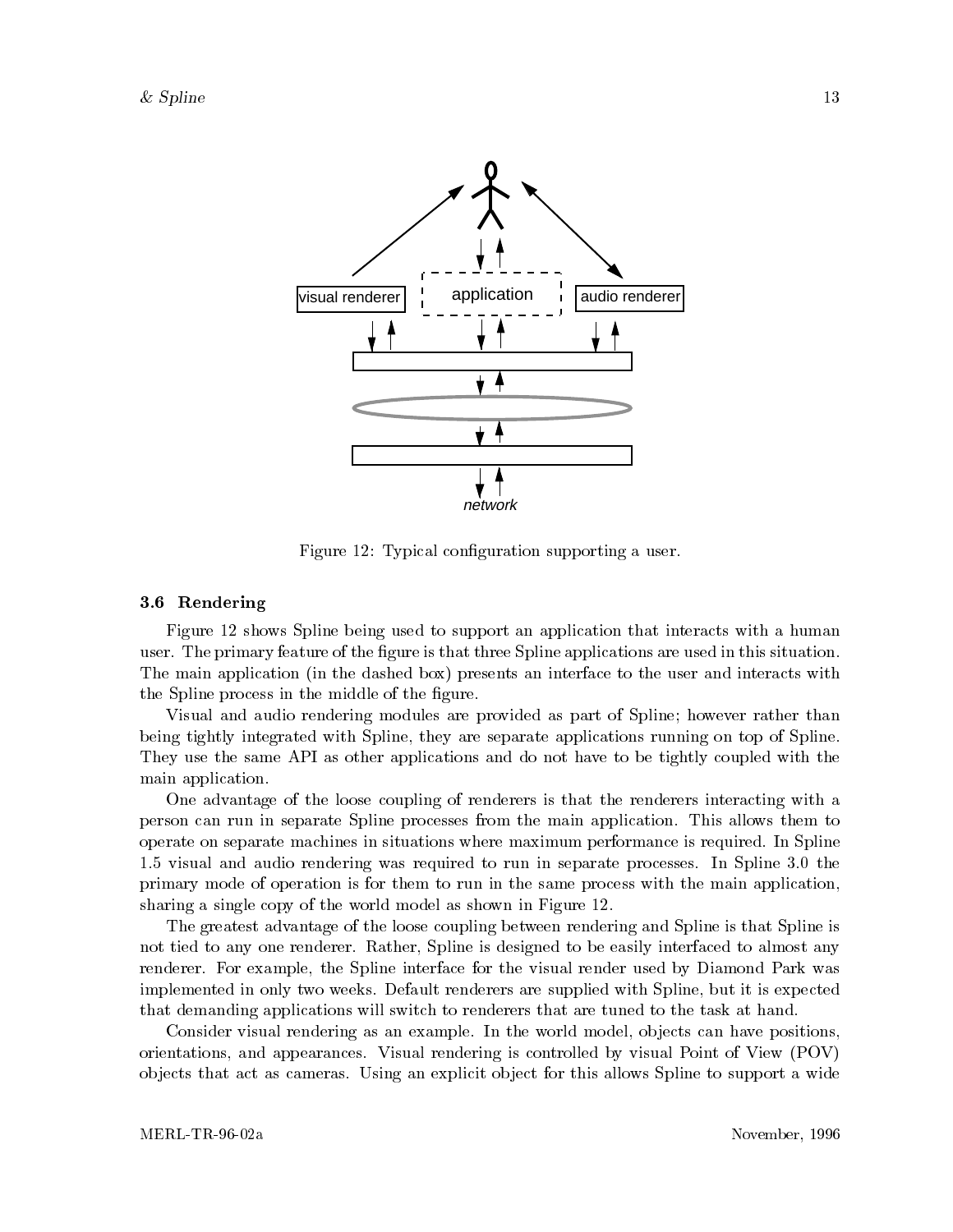

Figure 13: Typical configuration supporting a simulation.

variety of interaction models including through-the-eyes views and more distant views. By moving a visual POV around, a user process controls what is rendered. The visual renderer creates a scene graph by combining the appearances associated with the objects that are near enough to be seen and renders the scene graph from the vantage point specied by the visual POV object. Spline itself does nothing with the graphic models that describe the appearances of ob jects. The only thing that matters is that the visual renderer being used can load them.

Audio rendering is supported in a similar fashion. The world model contains objects representing sources of sounds. These objects specify the places where the sounds are located. They can either be point sources or diffuse ambient sources. Sound to be played through these objects can be captured live from a microphone or prestored in recorded sound ob jects. The point of view from which a given user perceives sound is represented by an audio POV object. The audio renderer creates an audio scene graph by combining the sounds associated with sound source ob jects that are near enough to be heard and renderers this scene graph from the vantage point specified by the audio POV object. Spline itself does nothing with sound encodings. The only thing that matters is that the audio renderer being used can decode them.

#### 3.7 Supporting Simulations

From the earliest days of work on Spline, we paid close attention to supporting interaction with computer simulations as well as people. The way this is done is shown in Figure 13.

A simulation connected to Spline operates just like any other application using the same API to interact with the world model. However, no visual or audio rendering is needed, because there is no person to see or hear it. Large powerful computers without support for graphics or sound can be used to manage shared content. Complex simulations, intelligent agents, and large persistent databases can all be directly connected to a virtual world using Spline.

It is important to note that it is a great deal easier to say that a simulation interacts with the world model just like any other application than it is to make it possible for a simulation to effectively interact with the world model. The reason for this is that applications supporting a user have a human being in the loop and simulations do not.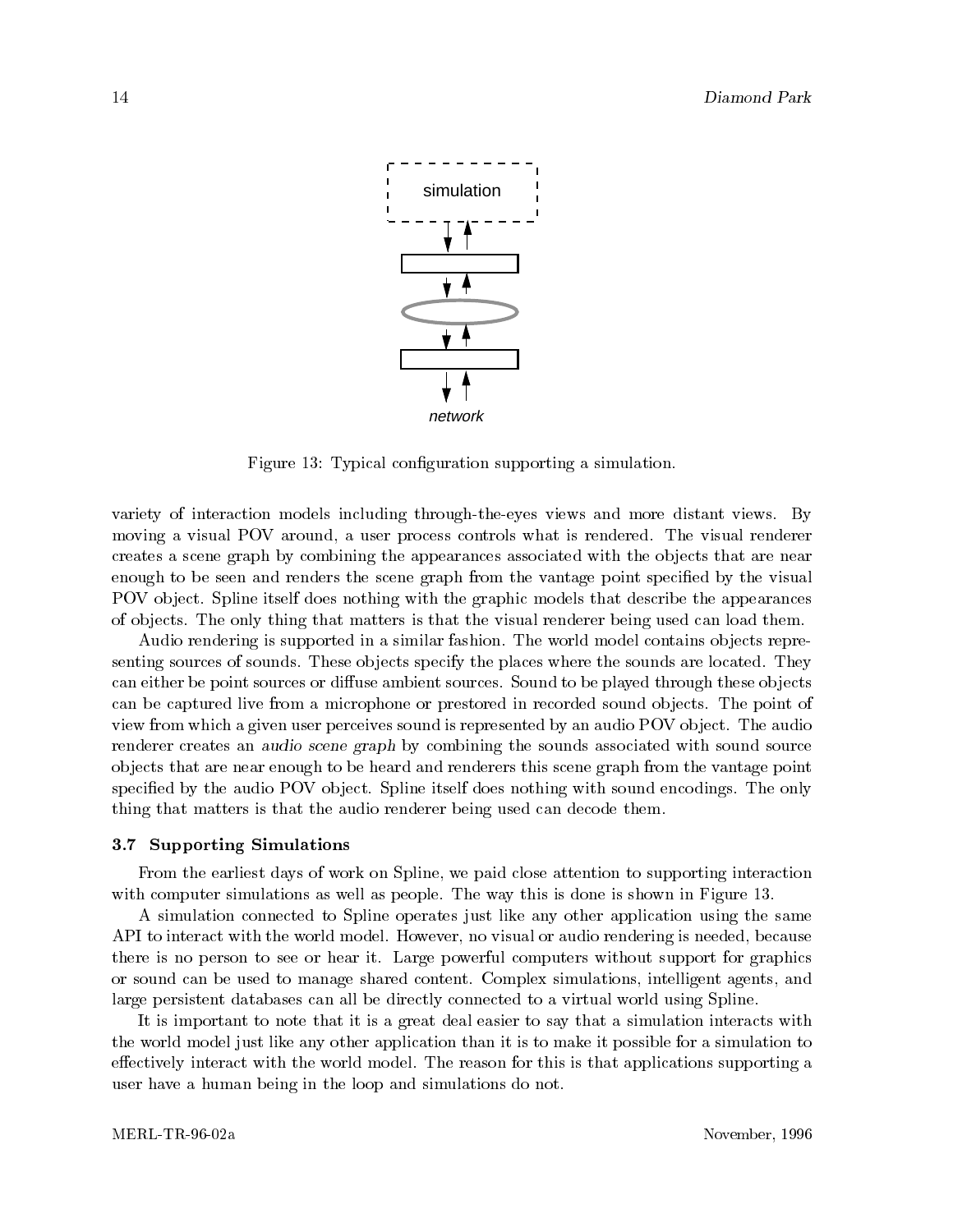For example, it is typically easy for a person to look at an avatar and determine which way the avatar is facing, based on a rendered image. However, it verges on impossible for a program to tell where the face of an avatar is by looking at a list of polygons. To deal with this kind of problem, the object hierarchy used in Spline's world model has been designed to make information such aswhich way an avatar is facing easily accessible to programs. Specically, Spline's world model contains an ob ject class that is used to identify avatars as opposed to other kinds of objects and is designed so that an application can easily determine which direction is up for a given object and which way the object faces.

#### 3.8 Hardware/Software Requirements

The primary operating environment for Spline 1.5 was IRIX on SGI machines. However, the core modules shown in Figure 11 are easily portable and were tested under HPUX on HP machines. In contrast, the renderers for Spline 1.5 were strongly tied to SGI machines.

The visual renderer for Spline 1.5 was implemented using the Performer toolkit from SGI. Specifically, it was implemented by modifying the sample Performer application called Perfly so that the scene graph to be displayed was obtained from Spline's world model. The audio renderer for Spline 1.5 used standard algorithms to create stereo sound for the user to hear and to capture what the user says into a microphone. Volume attenuation was used to indicate distance and stereo panning was used to indicate direction. Although much of the audio renderer for Spline 1.5 is basically machine independent, the lower levels of the renderer are closely tied to the particular sound board API used on SGI machines.

The primary operating environment for Spline 3.0 will be Windows 95 on Pentium-based PCs. The final choice of default renderers for Spline 3.0 has not yet been made. Unfortunately, it does not appear that any choice today will support applications with graphic models as complex as Diamond Park on PCs. However, given the rapid pace of development of graphics accelerator boards, this should be possible soon.

#### 3.9 Related Platforms

To achieve scalability to large numbers of users, Spline adopts the basic approach pioneered by SIMNET (Calvin, et al., 1993) and DIS (Standard, 1993) namely the realization that achieving real-time performance in a scalable distributed system requires giving up on having a completely consistent view of the world model throughout the entire system. In Spline 1.5 we also borrowed a number of architectural ideas from SIMNET and DIS, particularly the use of messages with complete object state (rather than incremental updates) as a means of coping with the unreliability of UDP, the use of keep-alives as a way to reduce the impact of lost messages and for informing late comers of the current state of the simulation, peer-to-peer messaging with no central services for scalability and fault tolerance, and dead-reckoning to reduce the number of messages about object motion.

However, Spline goes beyond DIS in five important ways:  $(1)$  Spline is a complete platform providing visual and audio rendering modules not just a communication standard, (2) much greater emphasis is placed on communicating audio information, (3) every kind of data in the world model can be transmitted between Spline processes at run time, (4) the ownership of ob jects can be transferred from one process to another, and (5) the world model is broken up into locales that are communicated separately. Spline shares this last feature with NPSNET (Macedonia et al., 1994; 1995) (http://www-npsnet.cs.nps.navy.mil/npsnet/) but as dis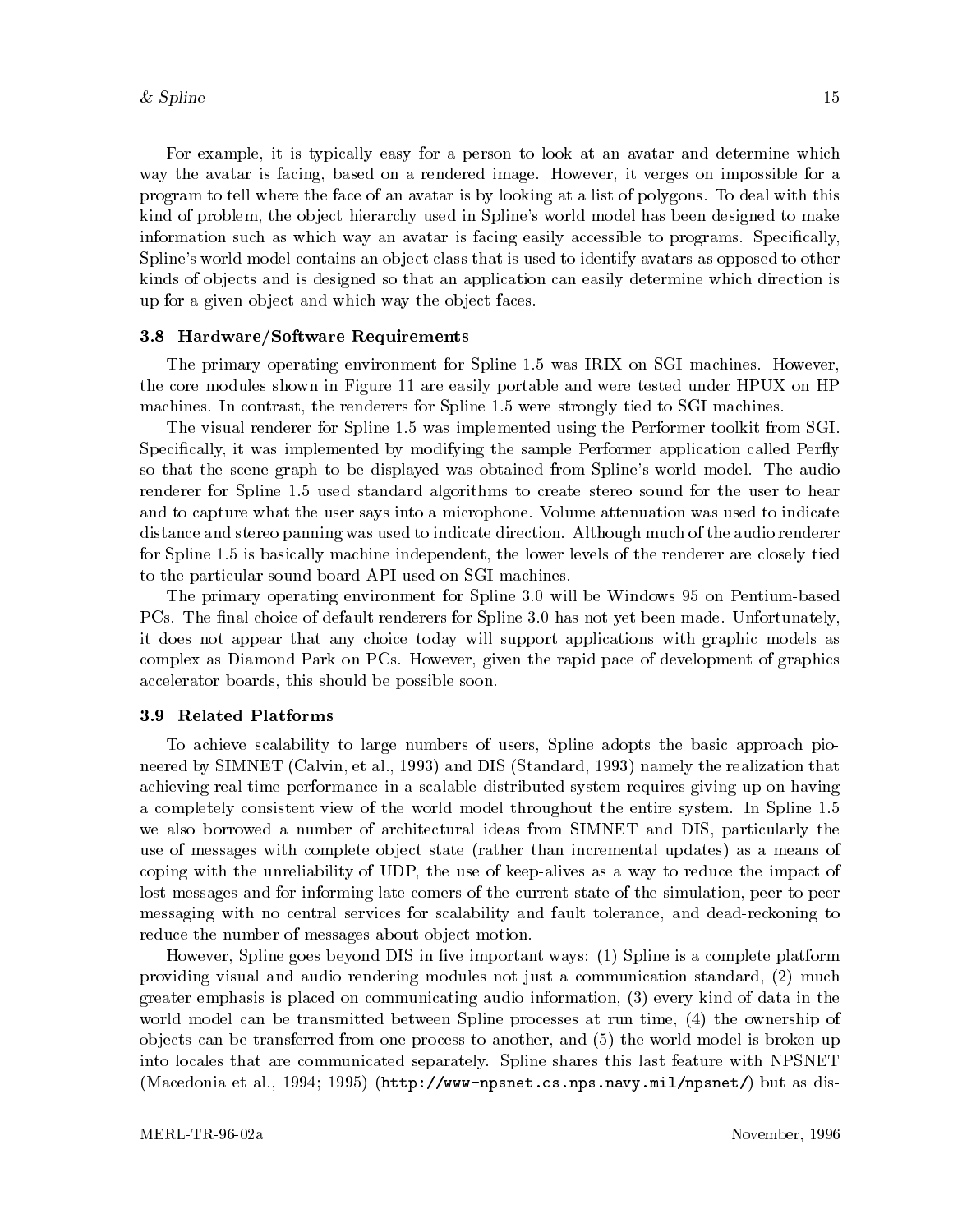cussed in (Barrus, Waters & Anderson, 1996), Spline's 'locales' are more flexible than the 'areas of interest' in NPSNET.

In Spline 3.0 we have diverged further from DIS. We have adopted a different strategy for ob ject state messages that is built on the Scalable Reliable Multicast protocol (Floyd, Jacobson & Weinmayr). Being able to depend on the eventual delivery of certain kinds of messages has permitted us to eliminate keep-alives, and has simplified robust deletion of objects from the world model and transfer of ownership. By arranging for in-order arrival of messages on a perobject basis we are also able to use differential messages that encode changes to objects rather than sending full object descriptions in each message. We have also introduced a scalable set of servers to manage shared resources (see Figure 10).

Much recent work on shared 3D spaces has focused on the World Wide Web (WWW) using the Virtual Reality Modeling Language (VRML). For the most part, these systems support only fixed background scenes, with limited sharing of avatars. Further, most currently available commercial multi-user platforms rely on a single, central server, which puts a limit on the scalability of the system and increases latency.

The systems that are most related to Spline are ones that have experimented with one or more of the same basic techniques for achieving greater scalability—namely, relaxing consistency, avoiding central servers, partitioning the virtual world, and communicating behaviors rather than state changes.

Like Spline, DIVE (Carlsson & Hagsand, 1993; Hagsand, 1996) (http://www.sics.se/dce/ dive/dive.html) avoids central servers, and relies instead on peer-to-peer messaging. DIVE's simulations are partitioned into separate virtual worlds, each with its own world database and multicast communications. A process may only participate in one world ata time, but may leave and enter new groups dynamically. If it is the first to enter a world, a process initializes the world state from a file. As the simulation progresses, each participating process maintains a complete copy of the world model using reliable multicast protocols and distributed locks to keep the world up-to-date and consistent. Processes joining later are informed of the current world state by one of the processes that is already participating in that world.

Community Place (Lea, Honda & Matsuda, in press) has adopted a hybrid client-server/ peer-to-peer approach where servers partition the world spatially and establish multicast groups to support those partitions. They have been studying how to apply different models of distributed consistency to distributed virtual environments.

In BrickNet (Singh, et al., 1994) servers manage the communication between clients while also acting as object request brokers. Clients "own" their objects, but may "lease" some of their capabilities to other clients. Depending on the circumstances, leasing may be read-only, or may allow modification. These object sharing operations are mediated by the BrickNet server. Both BrickNet (Singh et al, 1995) and the Environment Manager built on the MR Toolkit (Wang, Green & Shaw 1995) (http://web.cs.ualberta.ca/~graphics/MRToolkit.html) share program code to build structure and execute ob ject behaviors in virtual worlds. Like BrickNet, WAVES (Kazman, 1996) and RING (Funkhouser, 1995) overcome some of the limitations of a central server by incorporating multiple communicating servers.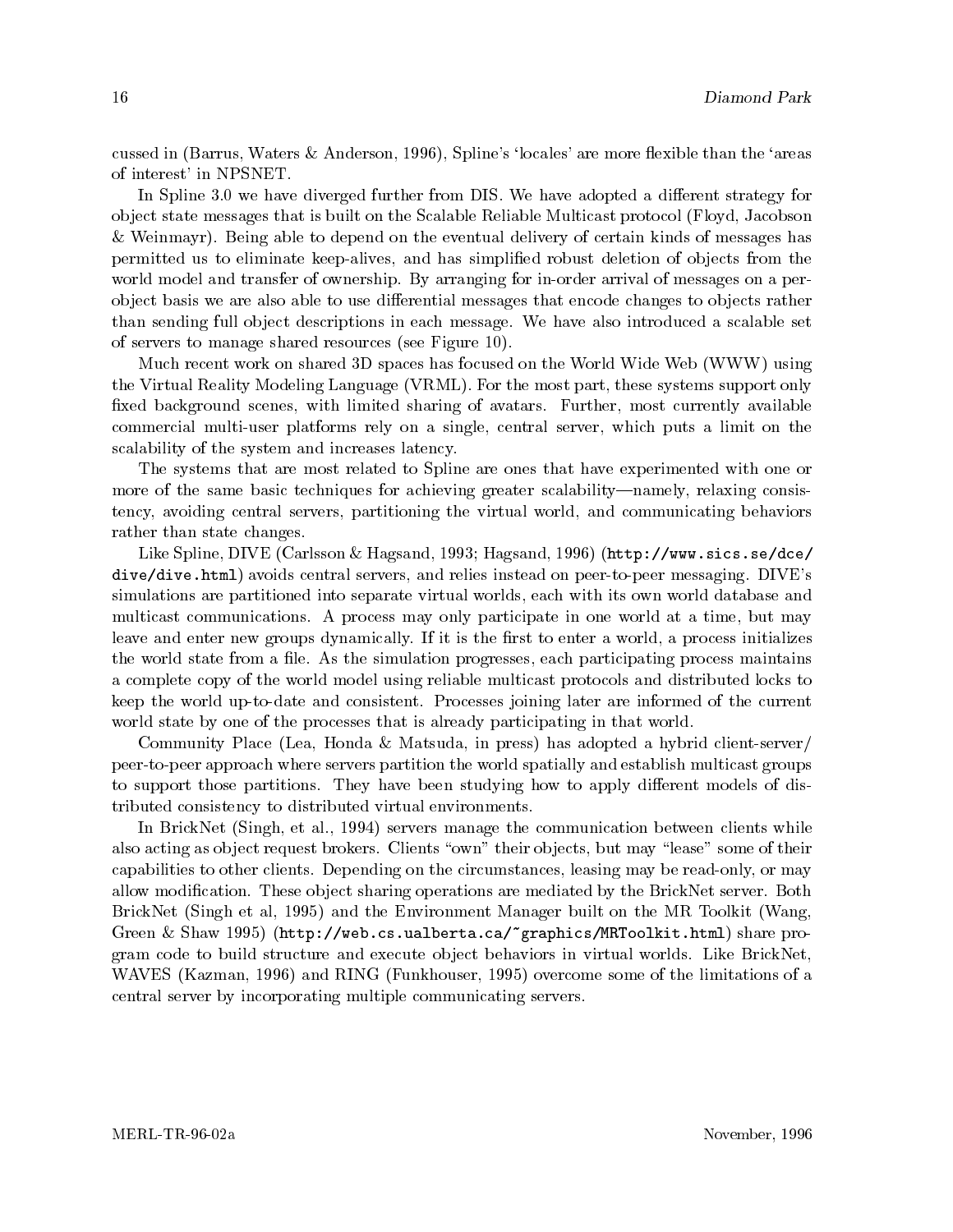

Figure 14: Three visitors in Diamond Park.

## 4 Diamond Park & Spline

In addition to being an experiment in the creation of a social virtual reality system, Diamond Park was an experiment in the use of Spline. In particular, it tests the claim that Spline makes it easy to create such systems.

#### 4.1 Diamond Park Implementation

Figure 14 illustrates a setup similar to the one that was used to demonstrate Diamond Park at COMDEX in November, 1995. The setup features Spline supporting three visitors: two on bicycles (see Figure 2) and one on a unicycle. The Spline process in the upper right supports the Diamond Park setting itself—i.e., the landscape, the buildings, the background sounds, and the automated tour buses.

The outline boxes in Figure 14 correspond to standard parts of Spline. The solid boxes correspond to code specically written for Diamond Park. Most of the features of the park (e.g., visitors seeing and talking to each other) are directly supported by Spline, with only a small amount of code being particular to the park. For instance, the specific features of the park setting (e.g., the motion of the tour buses) are implemented using 600 lines of Scheme code, which took only a couple of weeks to write.

The only other code that had to be written specically for Diamond Park was support for interaction with the specific interface devices used with the park. For example, 3,000 lines of C code written in 3 weeks were required to implement a device driver to communicate with the mechanical bicycling device (see Figure 2) and a mathematical simulation that computes how the bicycle should move and what pedal resistance visitors should feel as they pedal around the park. The unicycle interface is basically similar, but was somewhat easier to implement, since it merely takes mouse and keyboard input rather than interacting with special hardware.

All in all, the code for Diamond Park consists of about 6,000 lines created in 3 man-months. The version of Spline used to support Diamond Park (Spline 1.5) consists of about 25,000 lines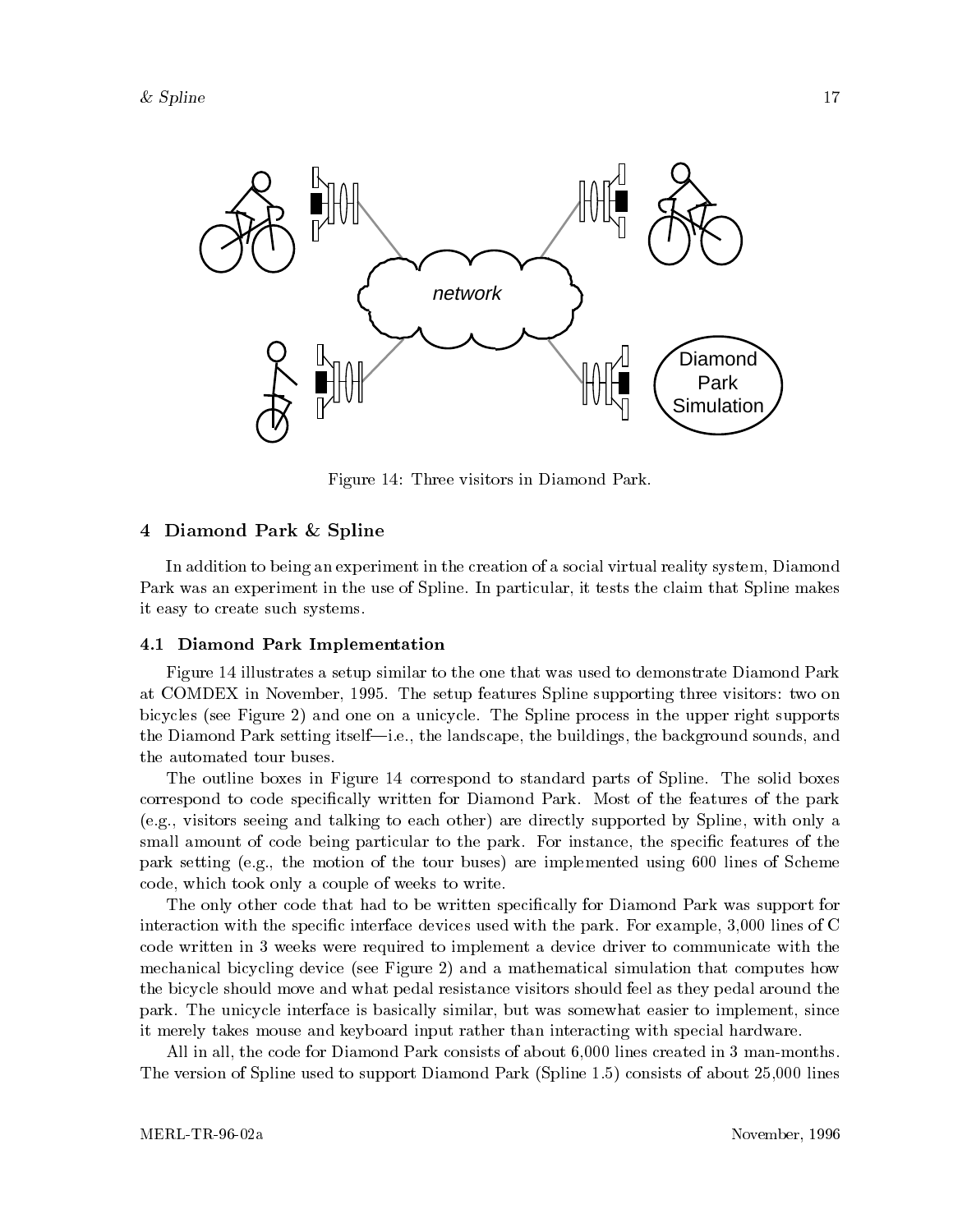of C code and required 4 man-years of design and implementation.

Spline greatly reduced the code needed to support Diamond Park; however, there were other areas where large amounts of effort were still required. In particular, designing what should happen in Diamond Park took approximately a man-year of effort and constructing the 3D visual models consumed another 8 months. Designing the soundscape and creating the appropriate prerecorded sounds required a few months of effort.

The concept of locales in Spline (Barrus, Waters & Anderson, 1996) had a fundamental impact on the design of Diamond Park in two ways. First, by partitioning the park into sections that are handled separately, locales allow the park to be much more complex than it otherwise could be. In particular, the insides of complex buildings such as the Velodrome and Outer Space Building are placed in separate locales from each other and the outside landscape. This allows the use of more complex 3D models, because no two of these models ever have to be rendered at the same time. Second, locales support a number of interesting effects in the park such as allowing the interior of the Outer Space Building to be much bigger than its exterior and supporting rapid travel from one place to another in the park through the obelisks.

A final point is that the basic architectural approach of Spline, which uses the world model database to mediate all the interaction between various parts of an application, proved very useful when implementing Diamond Park. Ten people worked on the park. For the most part, they worked in isolation, debugging their code in single-user mode by testing that it correctly interacted with the Spline world model. In a final system integration phase that lasted only a week, these pieces were put together to form the full Diamond Park experience. Except for some minor teething problems stemming from the fact that the integration caused both the world model and the message traffic between Spline processes to grow to ten times the size we had ever experimented with before, integration went without incident.

### 4.2 Performance

Returning again to Figure 14, it is interesting to consider the amount of computation and communication required when supporting Diamond Park with Spline. When demonstrating the park we use SGI machines connected by an Ethernet local area network (LAN).

In the situation in Figure 14, the world model of Diamond Park as a whole contains approximately 600 objects with only 100-500 objects represented in any one process at a given moment. (The entire landscape of the park is only one object.) The graphic models associated with these objects contain some  $55,000$  polygons, but typically only about  $6,000$ -12,000 polygons have to be rendered for a user at any given moment. Depending on where they are, the users in Figure 14 hear 3-6 sound sources localized and then mixed together.

The most costly part of supporting Diamond Park is the visual rendering of the 3D graphic models. However, because Spline's audio rendering takes place purely in software, it is also costly. Further, to minimize latency while preventing sound drop outs, sound rendering must be given much higher priority than visual rendering. The Diamond Park application itself and the overhead introduced by Spline runs a distant third in computational demands.

The performance obtained with Diamond Park depends on exactly what machines are used to support the individual users. We often support a single user by running all three Spline activities (visual renderer, audio renderer, and application) on a single-processor SGI Reality Station. In this situation, we achieve frame rates of  $6-12$  Hz depending on how much of the park is in view. Offloading sound rendering to a second machine improves visual rendering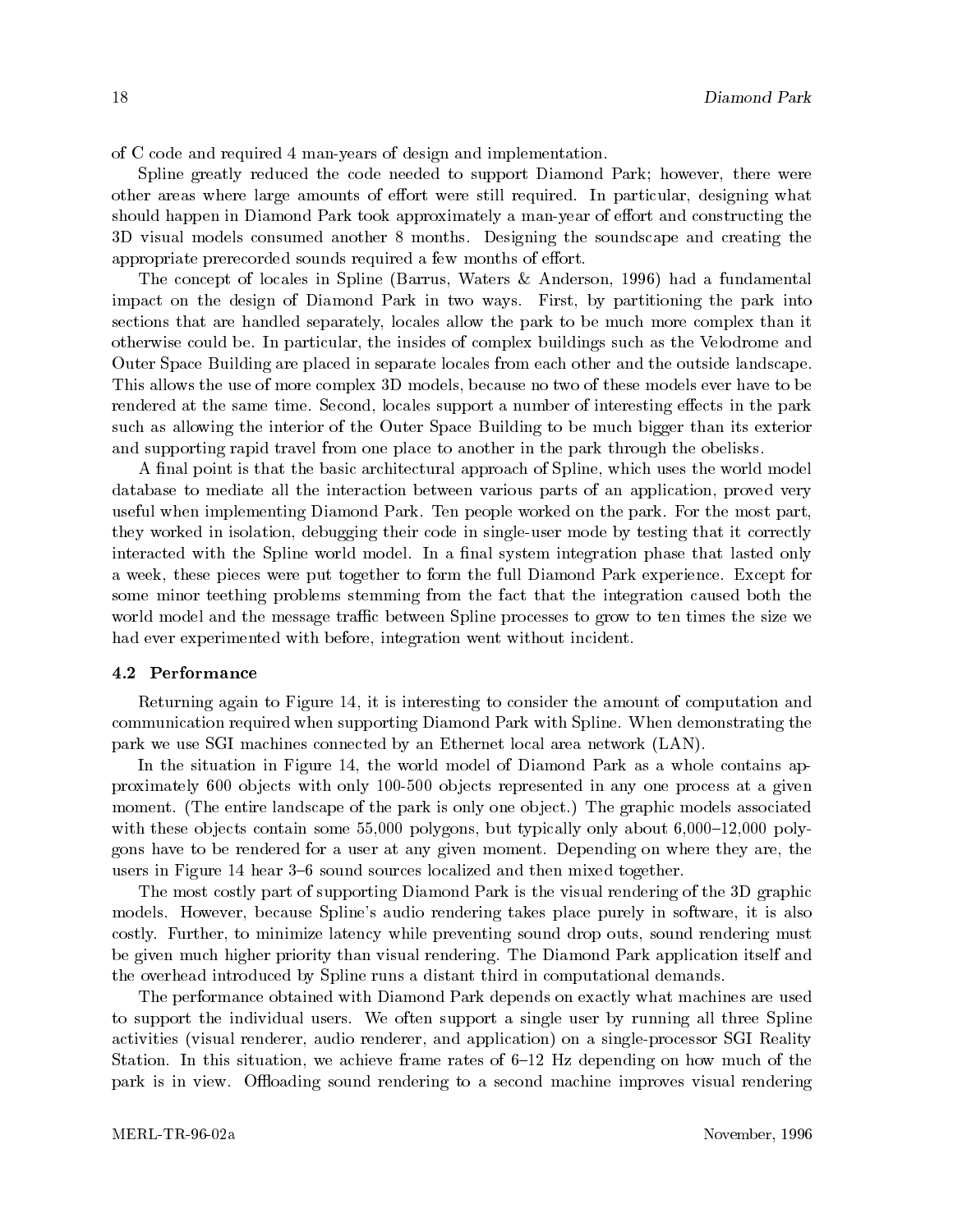performance to  $7.5-15$  Hz. When creating a video tape of Diamond Park, we used a fourprocessor Onyx for visual rendering and offloaded all other processing to other machines. In that situation, we achieved frame rates of  $20{-}60$  Hz.

A key question for Spline in general is exactly how much network bandwidth is required per user. However, because of our use of an Ethernet LAN, network usage was of little concern to the Diamond Park demonstration. As a result, we paid very little attention to minimizing bandwidth when implementing Spline 1.5, and therefore data about the network usage of Spline 1.5 is of little value. For example, sound streams were communicated using 16-bit linear samples at 16,000 samples per second. This amounts to 256 kilobits per second per user. Using readily available encodings the sound bandwidth could easily be reduced by more than an order of magnitude. We have paid a great deal more attention to bandwidth while implementing Spline 3.0. We will run experiments testing the bandwidth requirements and scalability of Spline 3.0 as soon as the implementation of Spline 3.0 has been completed.

#### 5 Future Directions

This paper presents Diamond Park and Spline 1.5, the software platform Diamond Park is built on. This work was completed in November 1995. Through 1996, the focus of research on social virtual reality at MERL has been on the creation of an improved software platform called Spline 3.0. We expect that Spline 3.0 will be completed in early 1997.

There are three key differences between Spline 3.0 and Spline 1.5. First, Spline 3.0 has been redesigned in a host of detailed ways to take advantage of the lessons learned by building Diamond Park. The basic skeletal structure of the system is the same, but essentially every part of the API has been improved in one way or another.

Second, Spline 3.0 has been reimplemented from the ground up with Windows 95 on PCs as the primary platform. We intend that like Spline 1.5, Spline 3.0 will run on SGI machines; however, we have focused on PCs to create a system that can be very widely used.

Third, Spline 3.0 will be much better integrated with other systems relevant to the development of distributed virtual environments. Spline 3.0 will use VRML as its principal 3D modeling file format. In contrast, the models for Diamond Park were created using tools with open but non-standard formats. Spline 3.0 will use Java as its principal API language. In contrast, Spline 1.5 used Scheme as its principal API language. Spline 3.0 will support operation over the Internet as it exists today. Spline 1.5 has been used almost exclusively on local area networks.

In 1997, the focus at MERL will shift away from implementing Spline to using it. We plan to do this for two reasons. On one hand, it would be unwise to continue modifying Spline without evaluating the benefits of the modifications made to date. On the other hand, we at MERL are interested in returning to an investigation of novel applications.

In this regard, it is worthy of note that Spline 1.5 has been used to support two other signicant applications in addition to Diamond Park. As described in (Walker & Torres, 1995), Spline 1.5 forms the basis for a multi-user drama system called VIVA (for Virtual Interaction with Virtual Actors). In VIVA human users perform some of the roles in a play and a computer simulation performs the rest. The human-controlled and computer-controlled characters interact on a simple 2.5D stage. Because the script the human users are following is known in advance, it is easy for the computer simulations to track what the human users are saying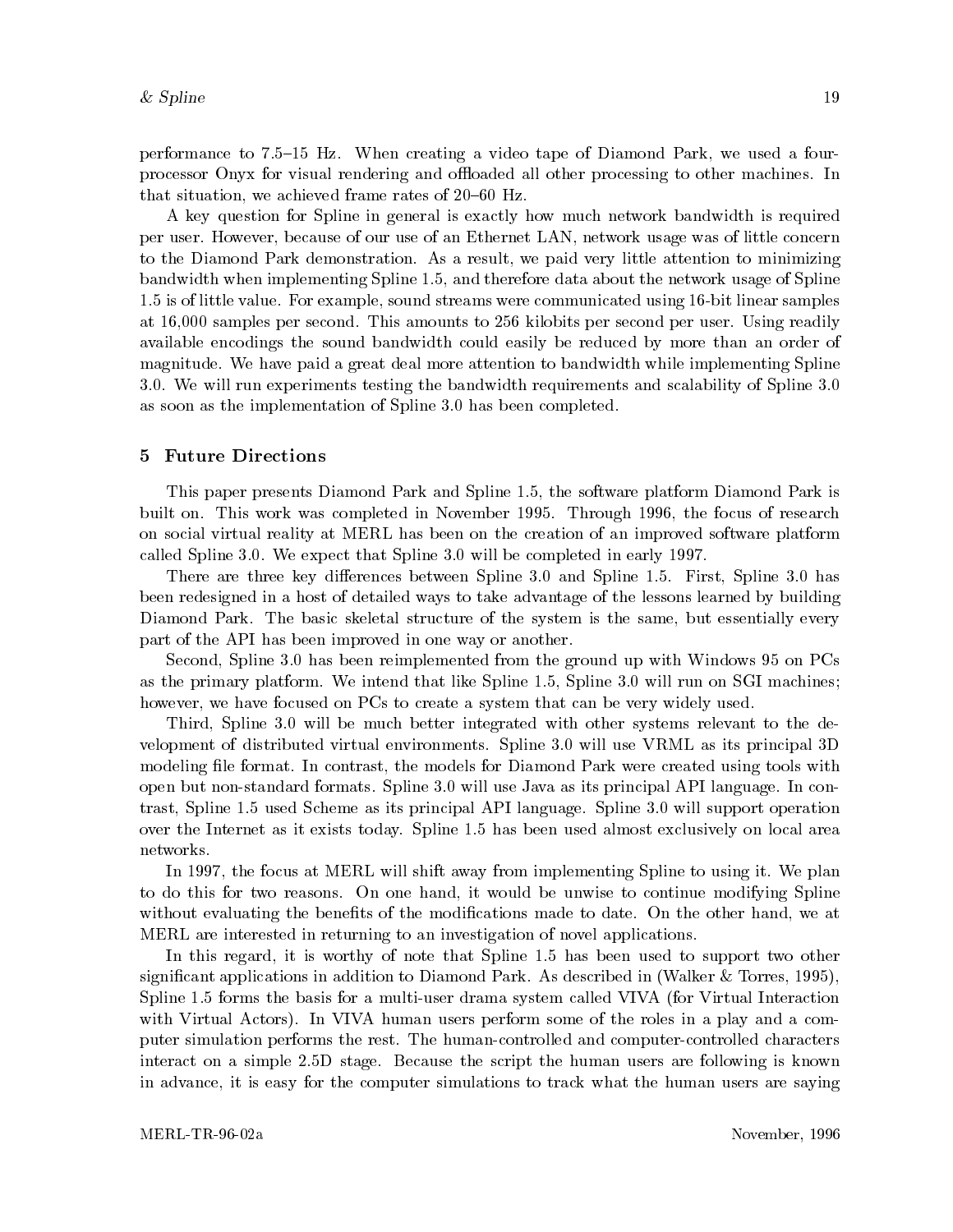using speech recognition and say their own lines using speech generation or prerecorded sound.

Another application of Spline 1.5 was the implementation of a networked music environment called Network Rave created by Michael Casey. In this application, a 3D environment contains several parts of a piece of commercially produced dance music. Users fly through objects in the environment to cause changes in the piece. Since the environment is networked, users hear the changes that other users make as well as their own contributions. Network Rave utilizes the full audio capability of Spline, including live speech streams, ten simultaneous high-quality (32kHz) sample-synchronized audio loops, and control over the speaker position and volume for each loop in response to user actions. By switching on different pre-composed audio loops, users create and mix the music themselves. However, because they are combining components in carefully designed ways, the result always sounds coherent and synchronized.

The first experiment we intend to perform with Spline 3.0 is detailed scalability testing. To date, our use of Spline has involved at most about a dozen simultaneously interacting processes. We plan to create an artificial application that is parameterized so that a variety of different communication loads can be simulated. Using this, we will experiment with hundreds of communicating Spline processes and if we can obtain the use of a sufficiently large number of computers, thousands of processes.

At MERL, we are particularly interested in education asan application for social virtual reality. For instance, we would like to create an environment for foreign language practice. Such an environment would feature human users talking to each other and to intelligent simulations capable of simple conversations in the foreign language. An interesting first step in this direction might be to use a VIVA-like system in conjunction with foreign language plays.

In addition to using Spline within MERL, we intend to make Spline 3.0 available free of charge for research purposes soon after the system is completed. For rapid progress to be possible, many experiments in social virtual reality must be pursued in parallel.

#### Acknowledgments

Many people contributed to Diamond Park and Spline. Barrus, McKeown, and Sterns are the principal architects and implementors of Diamond Park. Additional major contributions were made by Anderson, Brogan, Casey, Jessica Hodgins, Nitta, Waters, and Yerazunis. Altitude Inc. constructed the bicycle interfaces used with Diamond Park by modifying equipment supplied by CyberGear inc. The motions of some of the animated figures used in Diamond Park were created by Boston Dynamics inc.

Waters and Anderson are the principal architects and implementors of Spline. Additional ma jor contributions were made by Barrus, Joe Marks, David Marmor, Casey, and Yerazunis.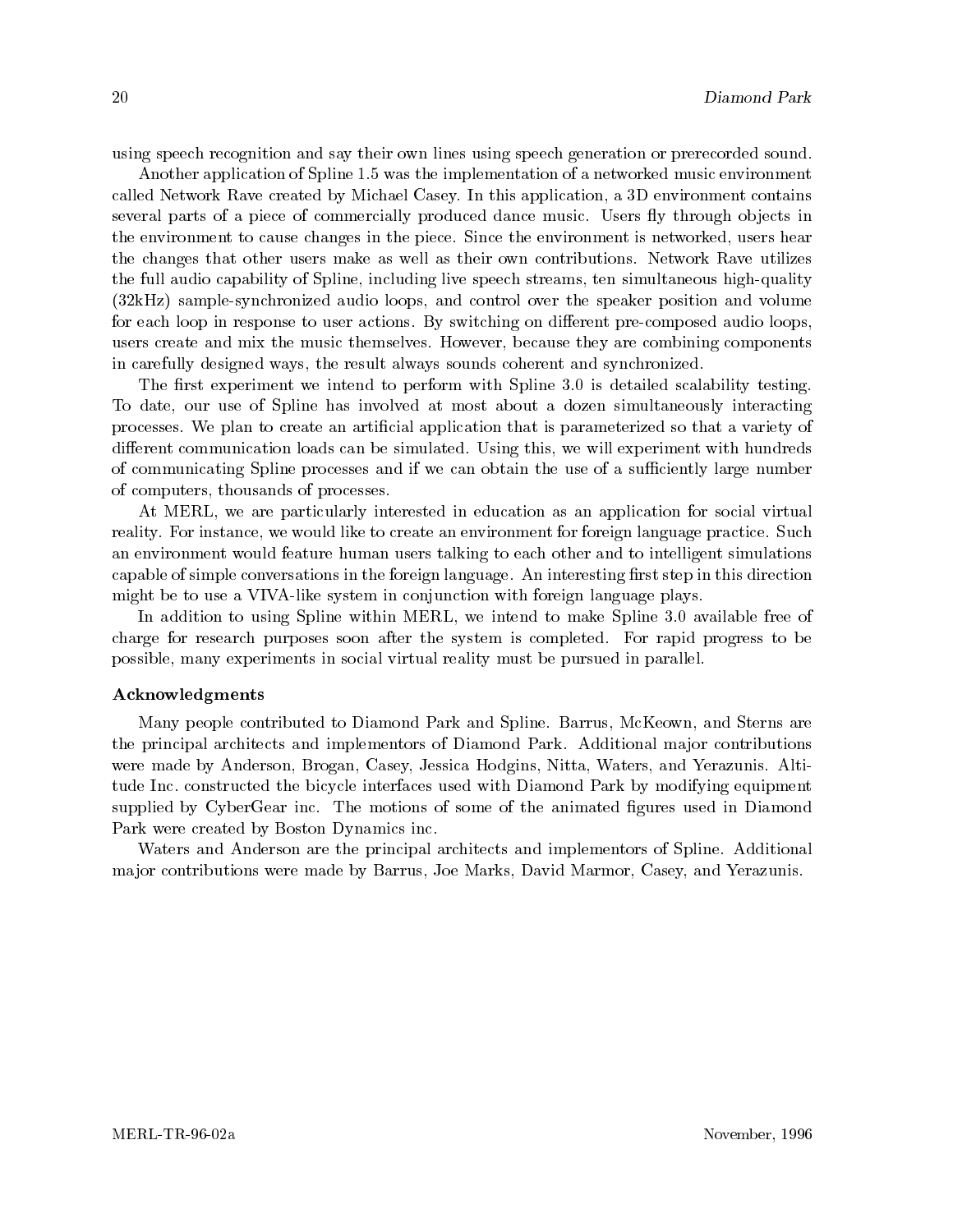## References

- Barrus, J.W., Waters, R.C., & Anderson, D.B. (1996). Locales: Supporting large multiuser virtual environments. IEEE Computer Graphics and Applications,  $16(6):50-57$ .
- Barrus, J.W., & Waters, R.C. (1996). QOTA: A fast, multi-purpose algorithm for terrain following in virtual environments, (Report No. TR 96-17). Cambridge MA: MERL - A Mitsubishi Electric Research Laboratory.
- Calvin, J., et al. (1993). The SIMNET virtual world architecture. In Proceedings of the IEEE Virtual Reality Annual International Symposium (pp  $450-455$ ). Los Alamitos CA: IEEE Computer Society Press.
- Carlsson, C., & Hagsand, O. (1993). DIVE—A multi-user virtual reality system. In Proceedings of the IEEE Virtual Reality Annual International Symposium (pp 394-400). Los Alamitos CA: IEEE Computer Society Press.
- Curtis, P., & Nichols, D.A. (1994). MUDs grow up: Social virtual reality in the real world. In Proceedings of the 1994 IEEE Computer Conference (pp. 193–200). Los Alamitos CA: IEEE Computer Society Press.
- Fabos, J., Milde, G., & Weinmayr, V.M. (1968). Frederick Law Olmsted, Sr: Founder of landscape architecture in America. Amherst MA: Univ. of MA Press.
- Floyd, A., Jacobson, V., & McCanne, S. (1995). A reliable multicast framework for light-weight sessions and application level framing. ACM SIGCOMM.
- Funkhouser, T.A. (1995). RING: A client-server system for multi-user virtual environments. ACM SIGGRAPH (Special Issue on 1995 Symposium on Interactive 3D Graphics). pp. 85-92.
- Greenbie, B.B. (1981). Spaces: Dimensions of the human landscape. New Haven CN: Yale Univ. Press.
- Hagsand, O. (1996). Interactive multi-user virtual environments in the DIVE system. IEEE MultiMedia,  $3(1):30-39$ .
- Hodgins, J.K., Wooten, W.L., Brogan, D.C., & O'Brien, J.F. (1995). Animated human athletics. In Proceedings of SIGGRAPH 95 (pp  $71–78$ ). NY NY: ACM Press.
- Honda Y., Matsuda, K., Rekimoto, J., & Lea, R. (1995). Virtual society: Extending the WWW to support a multi-user interactive shared 3D environment. In Proceedings of the first annual Symposium on the Virtual Reality Modeling Language (pp.  $109-116$ ). New York NY: ACM Press.
- Kazman, R. (1996). Load balancing, latency management and separation of concerns in a distributed virtual world. In Zomaya, A. (Ed.). Parallel Computations - Paradigms and Applications. Van Nostrand.